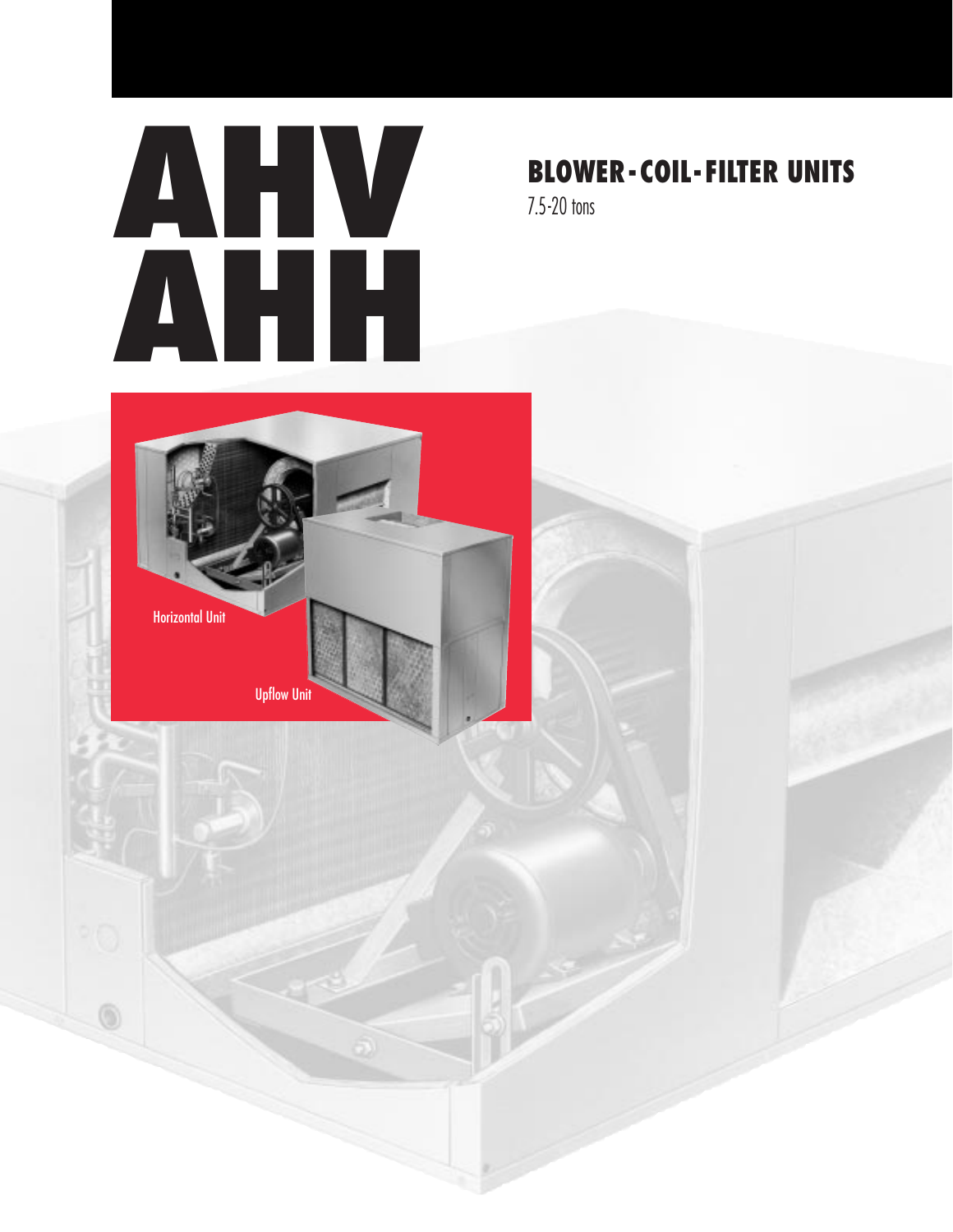# **Table of Contents**

| Page                        |     |
|-----------------------------|-----|
| Features & Accessories  2-3 | Op  |
| Drive Kit Selection  3      | Gu  |
| Installation Clearances  3  | Dir |
| Specifications  4           | Dir |
|                             | Dir |
|                             |     |
|                             |     |

|                                          | Page |
|------------------------------------------|------|
| Optional Electric Heat Data  8           |      |
|                                          |      |
| Dimensions - AHV90 & AHV120  10          |      |
| Dimensions - AHH90 & AHH120  11          |      |
| Dimensions - Optional Accessories  12-15 |      |
| Hot Water Heating Capacity Curves  16-17 |      |

# **Typical Applications**



- Horozontal Store, asta talizo With<br>Optional Hot Water Heat Section and<br>- Supply Arc Plenum and Ghile



Vertical Store Cooler installation With Uptional Electric Heat Section and Supply Air Plenamichd Griffel



Suspended Horizonial Installation<br>- Valin Operatal Dectric Used and<br>- Economical Dampara

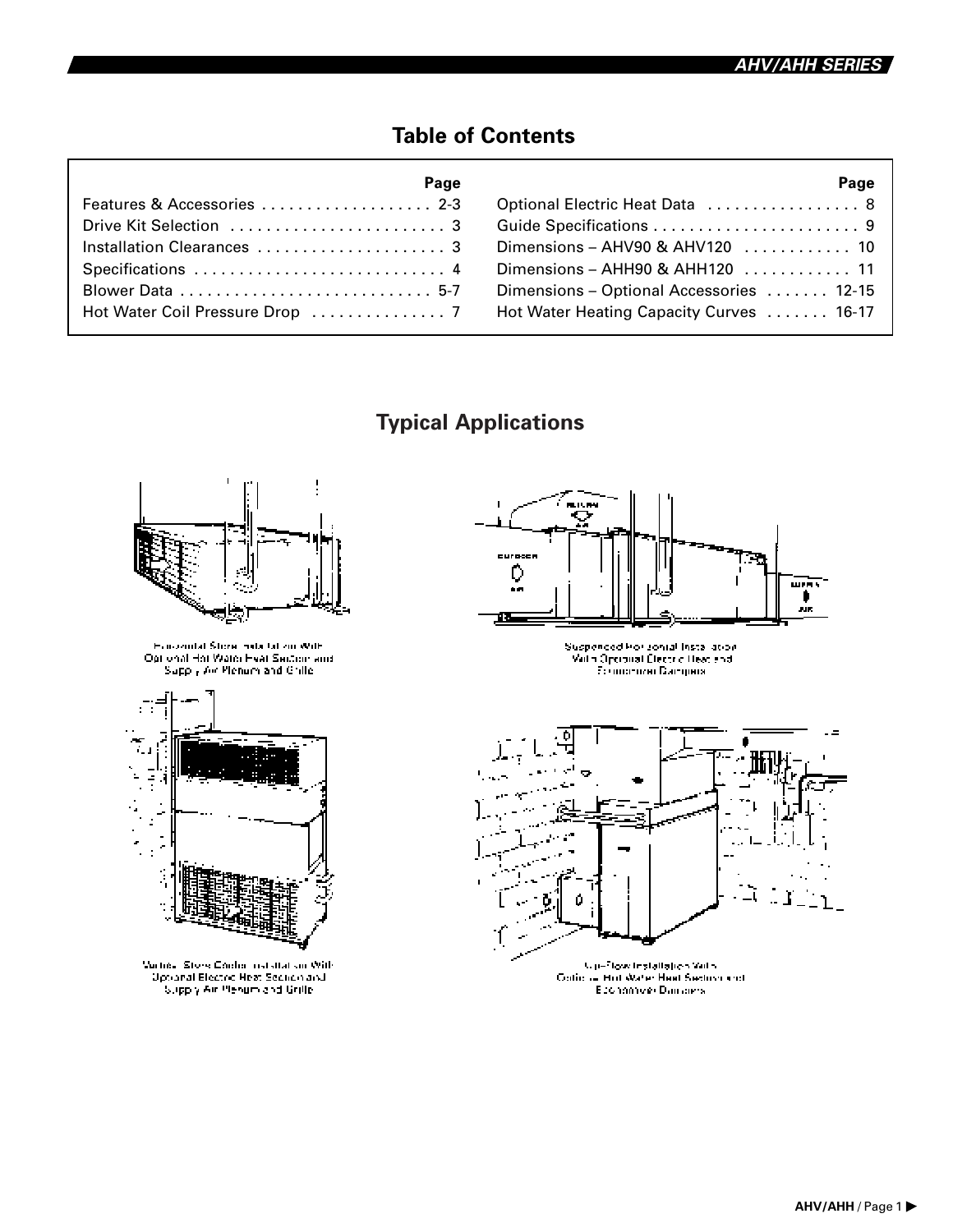# **FEATURES**

**Application —** AHV and AHH model blower-coil filter units provide installation versatility and maximum efficiency in cooling performance, air handling and filtering in cooling or heat pump applications. Units are available in two model styles, AHV series with up-flo supply air discharge or AHH series with horizontal supply air discharge. The units are equipped with dual circuit evaporator coils, this makes them suitable for application with LSAC remote condensing units or LSAP heat pump outdoor units. Each indoor coil circuit has a separate expansion valve and distribution system for two stage capacity control during cooling cycles. Blower coil units are shipped factory assembled ready to install. Blower drives are shipped separately and must be ordered extra. See condensing unit bulletins (section Spilt System Condensing Units) or heat pump outdoor units (section Split System — Heat Pump Units) for heatingcooling efficiencies and capacities.

**Completely Tested —** Blower coil units are thoroughly tested with matching outdoor units according to ARI Standard test conditions. Blower performance data is from actual unit tests conducted in air test chamber. Units and components within are bonded for grounding to meet safety standards for servicing required by U.L., N.E.C. and C.E.C.

**Cabinet —** Cabinet is constructed of heavy gauge galvanized steel. A five station metal wash preparation assures a perfect bonding surface for the finish coat of baked-on enamel. Cabinet is completely lined with thick fiberglass insulation resulting in quiet and efficient operation due to the excellent sound deadening and insulating qualities of fiberglass. Large removable panels are provided for complete service access. Electrical inlets are conveniently located in the cabinet.

**Dual Circuit Copper Tube Coil —** Extra large surface area of coil provides maximum cooling efficiency, excellent heat transfer and low air resistance. Coil is face split with separate circuits, each circuit has its separate expansion valve. Precise circuiting gives uniform refrigerant distribution. Fabricated coil is constructed of precisely spaced ripple-edged aluminum fins fitted to durable seamless rifled copper tubes. Rifled tubing provides superior refrigerant flow resulting in maximum heat transfer. Fins are strengthened to resist bending and are equipped with collars that grip tubing for maximum contact area. Flared tubing connections and silver soldering provide tight, leakproof joints. Long life copper tubing is corrosion-resistant and easy to field service. Coil is thoroughly factory tested under high pressure to insure leakproof construction.

**Drain Pan —** Deep, corrosion resistant drain pan is constructed of heavy gauge galvanized steel. Equipped with twin drain connections on both sides of cabinet as added protection from overflow.

**Belt Drive Blowers —** AHV/AHH90 models are equipped with a single blower, AHV/AHH120, -180 & 240 models have dual blowers. Centrifugal belt driven blowers deliver large air volumes quietly and with low power consumption. Blower wheels are heavy duty, with forward curved blades and double inlet. Wheels are statically and dynamically balanced to eliminate vibration and designed to give maximum air delivery. Bearings are heavy duty, self aligning, permanently sealed and lubricated. All moving parts (blower wheels, drives and motor) are mounted on a rugged frame, resiliently mounted and isolated from the rest of the cabinet. Motor mounting frame allows simple belt adjustment and motor mounting. Adjustable motor pulley provides variable speed adjustments. A choice of motor outputs and drives are available and must be ordered extra. See drive kit table.

**Expansion Valve —** Factory installed and piped. Dual circuited coils have two expansion valves, one for each coil section. Valves are sized for best performance.

**Piping And Drain Connections —** Refrigerant line inlets and drain connections are provided on both sides of the cabinet. Refrigerant lines require sweat connections and are made internal to the cabinet. Dual galvanized pipe drain outlets extend outside the cabinet for ease of connection.

**Air Filters —** 1 inch (25 mm) thick throwaway fiberglass media filters are furnished as standard. Filter rack is adjustable to accommodate up to two inch (51 mm) thick throwaway or cleanable optional filters. Filter rack design permits quick and easy removal of filters for servicing.

## **OPTIONAL ACCESSORIES (Must Be Ordered Extra)**

**Economizer Damper Section (Optional) —** Factory assembled and wired economizer dampers and controls are available for field installation. Heavy gauge steel cabinet has a baked-on enamel finish and is completely insulated with thick matte faced fiberglass insulation. Large removable panels on both sides of cabinet provide complete service access. Mounting flanges provide ease of connection to unit. Flanges on outdoor air opening and return air opening permit easy duct connection. Economizer has mechanically linked outdoor air and recirculated air dampers. Formed dampers rotate smoothly in nylon bearings. Outdoor air dampers are reinforced and gasketed for tight seal and quiet operation. Damper linkage and shafts are plated. The positioning of the dampers is accomplished by a 24 volt fully modulating electronic spring return damper motor with adjustable minimum position potentiometer and controlled by the room thermostat, adjustable mixed air sensor and adjustable enthalpy control. The enthalpy control allows 0 to 100% outdoor air to be used for "free cooling" when outdoor temperature and humidity are acceptable.

**Differential Enthalpy Control (Optional) —** A solid-state return air enthalpy sensor is available to be used with the outdoor air enthalpy control to determine which air has the lowest enthalpy. The air with the lowest enthalpy will be selected. Return air enthalpy sensor field installs in the economizer damper section and must be ordered extra.

**Electric Heat (Optional) —** Furnished in a separate add-on matching cabinet. Bolts, nuts and washers are furnished to secure cabinets together. Holes are pre-punched. Cabinet is constructed of heavy gauge galvanized steel with a baked-on enamel finish. Completely insulated with thick fiberglass insulation. Removable panel permits service access. Electrical inlet provides wiring entry. Factory installed electric heaters are available in several sizes, see electric heat data table. Helix wound nichrome heating elements are exposed directly in the air stream resulting in instant heat transfer, lower coil temperatures and long service life. Elements are accurately located and insulated from the heavy gauge steel support frame by high quality insulators. Time delays bring the elements on and off the line in sequence and equal increments in response to demand with a time delay between each element. Elements are equipped with individual limit controls providing positive protection in case of excessive overheating. Heaters may be two stage controlled with each stage being energized only when required. Heaters must be ordered extra. Sub-fusing, contactors, control relays, 24 volt transformer, terminal block and blower motor contactor are furnished as standard equipment.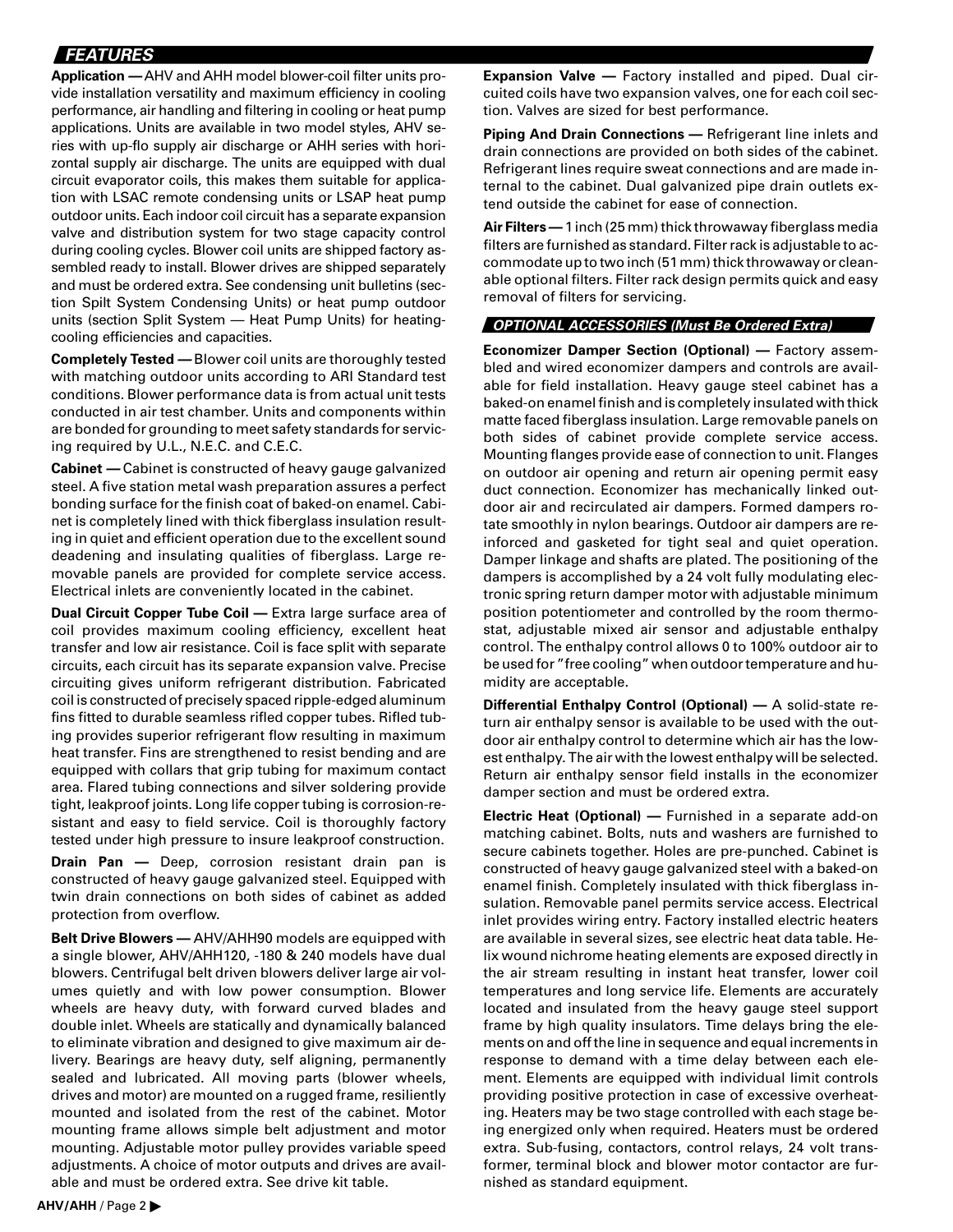# **Optional Accessories (Must Be Ordered Extra)**

**Hot Water Heat (Optional) —** Furnished in a separate add-on matching cabinet. Bolts, nuts and washers are furnished to secure cabinets together. Holes are pre-punched. Cabinet is constructed of heavy gauge galvanized steel with a baked-on enamel paint finish. Completely insulated with thick matte faced fiberglass insulation. Removable panel permits service access. Piping inlets are furnished in both sides of cabinet. Factory installed, designed and built coil has large face area, excellent heat transfer and low air resistance. Constructed of precisely spaced ripple-edged aluminum fins fitted to durable copper tubes. Fins are equipped with collars that grip tubing for maximum contact area. Flared shoulder tubing connections and silver soldering provide tight, leakproof joints. Long life copper tubing is easy to field service. Coil is thoroughly factory tested under high pressure to insure leakproof construction. Must be ordered extra. Valves and pumps must be furnished by installer.

**Return Air Grille (Optional) —** Anodized aluminum grille field installs in return air opening of blower-coil unit. Must be ordered extra.

**Supply Air Plenum & Grille (Optional) —** Constructed of heavy gauge galvanized steel with a baked-on enamel paint finish. Completely lined with thick matte faced fiberglass insulation. Equipped with anodized aluminum grille with double deflection and four-way directional control in vertical and horizontal planes for precise control of discharge air. Bolts, nuts and washers are furnished to secure plenum to cabinet. Must be ordered extra.

**Spacer Cabinets (Optional) —** Matching empty spacer cabinets give additional height required for plenum and grille in up-flow store cooler applications and provides spacing between unit and plenum and grille in horizontal installations not using an electric heat or hot water heat cabinet. Constructed of heavy gauge galvanized steel with a baked-on enamel paint finish. Completely lined with thick matte faced fiberglass insulation. Must be ordered extra.

**Suspension Kits (Optional For AHH90,-120 only) —** Provides support of units in suspended horizontal applications. Kit consists of 2 angle iron channels with holes at each end. Kits are not available for the AHH180 & AHH240 models and must be field provided.

**Heat Pump Check Valve Kit (Optional) —** Field installed kit contains check valves with connecting tubing, sweat connections. Kit must be ordered extra. See Specifications Table.

**Outdoor Thermostat (Optional) —** An outdoor thermostat can be used to lock out some of the heating elements on units where two stage control is applicable. Outdoor thermostat maintains the heating load on the low power input as long as possible before allowing the full power load to come on the line. Thermostat and mounting box must be ordered extra.

**Blower Contactor Kit (Optional) —** Contactor kit SSA10 is not furnished with the unit and must be ordered extra. Kit is not required with electric heaters. Kit requires a separate 20VA (minimum rating) transformer (not furnished).

## **DRIVE KIT SELECTION**

| <b>Unit</b><br><b>Size</b>  | <b>Drive Kit</b><br><b>Model Number</b> | <b>Nominal</b><br><b>Motor Output</b> |      | ⊞Max. Usable<br><b>Motor Output</b> |      | <b>Voltage and Phase</b>    | $2$ Minimum<br><b>Circuit</b> | <b>RPM Range</b>                                                  | <b>Shipping</b><br>Weight |    |
|-----------------------------|-----------------------------------------|---------------------------------------|------|-------------------------------------|------|-----------------------------|-------------------------------|-------------------------------------------------------------------|---------------------------|----|
|                             |                                         | hp                                    | W    | hp                                  | W    |                             | Ampacity                      |                                                                   | lbs.                      | kg |
| $-90$<br>$-120$             | <b>SSA51</b>                            | 1.5                                   | 1119 | 1.7                                 | 1268 | $200/230/460v - 60hz - 3ph$ | 7.5/6.5/3.3                   | $600 - 820$                                                       | 39                        | 18 |
| $-90, -120$<br>$-180, -240$ | <b>SSA41</b>                            | 2                                     | 1492 | 2.3                                 | 1716 | $200/230/460v - 60hz - 3ph$ | 9.9/8.5/4.3                   | $730 - 950$<br>(90/120 models)<br>$520 - 660$<br>(180/240 models) | 45                        | 20 |
| $-180, -240$                | SSA42                                   | 3                                     | 2238 | 3.4                                 | 2536 | $200/230/460v - 60hz - 3ph$ | 13.9/12.0/6.0                 | $600 - 750$                                                       | 51                        | 23 |
|                             | SSA43                                   | 5                                     | 3730 | 5.7                                 | 4252 | $200/230/460v - 60hz - 3ph$ | 21.9/19.0/9.5                 | $690 - 830$                                                       | 70                        | 32 |

Using Total Air Volume and System External Static Pressure needed for unit requirements, determine from blower performance table blower speed and blower motor output required.

Maximum useable output of motors furnished In Canada, nominal motor output is also maximum usable motor output. If motors of comparable output are used, be sure to keep within the service factor limitations outlined on the motor nameplate. 2 At rated voltages shown.

#### **INSTALLATION CLEARANCES — inches (mm)**

| <b>Model Number</b>                  | AHV90<br>AHH90            | <b>AHV120</b><br><b>AHH120</b> | <b>AHV180</b><br><b>AHH180</b> | <b>AHV240</b><br><b>AHH240</b> |
|--------------------------------------|---------------------------|--------------------------------|--------------------------------|--------------------------------|
| Cabinet                              | $0$ inch $(0 \text{ mm})$ | $0$ inch $(0 \text{ mm})$      | $0$ inch $(0 \text{ mm})$      | $0$ inch $(0 \text{ mm})$      |
| Plenum                               | 1 inch (25 mm)            | 1 inch $(25 \text{ mm})$       | 1 inch $(25 \text{ mm})$       | 1 inch $(25 \text{ mm})$       |
| Duct                                 | $*1$ inch ( $*25$ mm)     | $**1$ inch (**25 mm)           | $*1$ inch ( $*25$ mm)          | $*1$ inch ( $*25$ mm)          |
| $*$ Within 3 feet (1 m) of the unit. |                           |                                |                                |                                |

\*\*Within 4 feet (1.2 m) of the unit.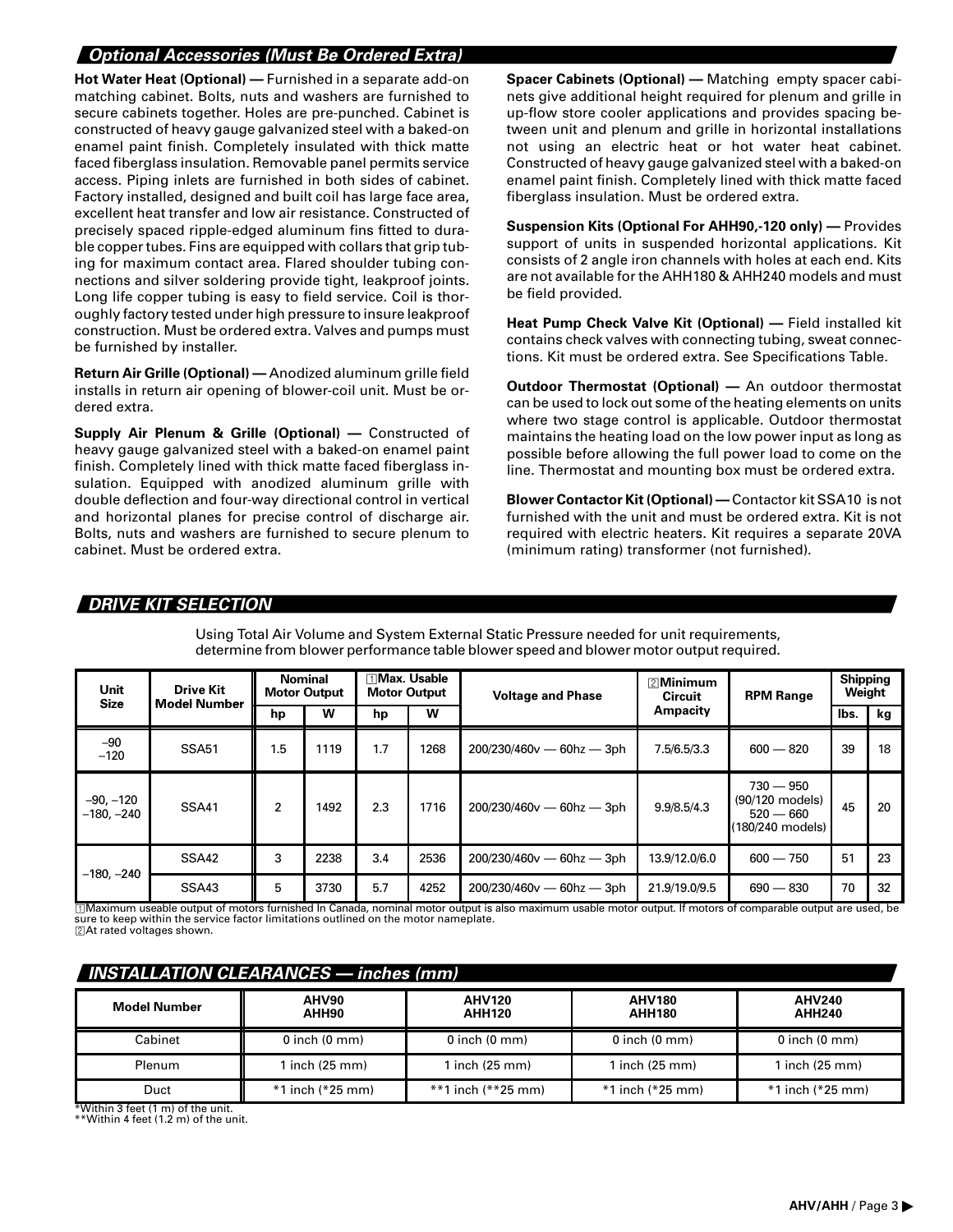# **SPECIFICATIONS**

|                                        | нул куп                                              |                                 |                                                      |                                          |                                                            |                                                                |  |  |
|----------------------------------------|------------------------------------------------------|---------------------------------|------------------------------------------------------|------------------------------------------|------------------------------------------------------------|----------------------------------------------------------------|--|--|
|                                        | <b>Model Number</b>                                  |                                 | AHV90<br>AHH90                                       | <b>AHV120</b><br><b>AHH120</b>           | <b>AHV180</b><br><b>AHH180</b>                             | <b>AHV240</b><br><b>AHH240</b>                                 |  |  |
|                                        | Nominal Cooling Capacity - Tons (kW)                 |                                 | $7-1/2$ (26)                                         | 10(35)                                   | 15 (53)                                                    | 20 (70)                                                        |  |  |
|                                        | Blower wheel nominal diameter x width — in. (mm)     |                                 | $(1)$ 15 x 15 (381 x 381)                            | $(2)15 \times 9 (381 \times 229)$        | $(2)$ 15 x 11 (381 x<br>279)                               | $(2)$ 15 x 15 (381 x<br>381)                                   |  |  |
|                                        | Blower motor output and blower drives                |                                 |                                                      | See Drive Kit Table (shipped separately) |                                                            |                                                                |  |  |
|                                        | *Number and size of air filters                      | in.                             | $(2)$ 16 x 25 x 1<br>$(1)$ 20 $\times$ 25 $\times$ 1 | $(4)$ 16 x 25 x 1                        | $(6)$ 16 x 20 x 1<br>$(2)$ 16 x 25 x 1                     | (6) $20 \times 20 \times 1$<br>$(2)$ 20 $\times$ 25 $\times$ 1 |  |  |
|                                        |                                                      | mm                              | $(2)$ 406 x 635 x 25<br>$(1)$ 508 x 635 x 25         | $(4)$ 406 x 635 x 25                     | $(6)$ 406 x 508 x 25<br>$(2)$ 406 $\times$ 635 $\times$ 25 | $(6)$ 508 x 508 x 25<br>$(2)$ 508 x 635 x 25                   |  |  |
|                                        | Condensate drain connection -                        | in.                             |                                                      | $(2)$ 1-1/4                              |                                                            |                                                                |  |  |
| female pipe thread                     |                                                      | mm                              |                                                      | $(2)$ 31.8                               |                                                            |                                                                |  |  |
| Refrigerant                            |                                                      |                                 |                                                      | HCFC-22                                  |                                                            |                                                                |  |  |
|                                        | Net face area - ft. <sup>2</sup> (m <sup>2)</sup>    |                                 | 7.98 (0.74)                                          | 10.07 (0.94)                             | 17.38 (1.61)                                               | 23.16 (2.15)                                                   |  |  |
|                                        | Coil split - 1st stage/2nd stage (%)                 |                                 | 60/40                                                | 61.9/38.1                                | 53.8/46.2                                                  | 52.9/47.1                                                      |  |  |
|                                        | Number of rows                                       |                                 |                                                      | 4                                        |                                                            |                                                                |  |  |
|                                        | Tube outside diameter - in. (mm)                     |                                 | 3/8(9.5)                                             |                                          | 1/2(12.7)                                                  |                                                                |  |  |
| Evaporator<br>Coil                     | Fins per inch (fins per m)                           |                                 | 14 (551)                                             |                                          | 13 (512)                                                   |                                                                |  |  |
|                                        | Suction line connection -                            | in.                             | $1 - 3/8$                                            |                                          | $(2)$ 1-1/8                                                | $(2)$ 1-3/8                                                    |  |  |
|                                        | outside diameter (sweat)                             | mm                              | 34.9                                                 | 34.9                                     | $(2)$ 28.5                                                 | $(2)$ 34.9                                                     |  |  |
|                                        | Liquid line connection -                             | in.                             | $(2)$ 3/8                                            |                                          | (2) 1/2                                                    | $(4)$ 3/8                                                      |  |  |
|                                        | outside diameter (sweat)                             | mm                              | (2) 9.5                                              | $(2)$ 9.5                                | $(2)$ 12.7                                                 | $(4)$ 9.5                                                      |  |  |
|                                        | **Shipping weight - Ibs. (kg)                        | Up-flow                         | 350 (159)                                            | 418 (190)                                | 720 (327)                                                  | 815 (370)                                                      |  |  |
| (†2 packages)                          |                                                      | Horizontal                      | 312 (142)                                            | 379 (172)                                | 760 (345)                                                  | 860 (390)                                                      |  |  |
|                                        |                                                      |                                 | → Optional Accessories (Must Be Ordered Extra) →     |                                          |                                                            |                                                                |  |  |
|                                        | Electric Heat Model Number                           |                                 | <b>ES90</b>                                          | <b>ES120</b><br><b>ES240</b>             |                                                            |                                                                |  |  |
|                                        | Model Number                                         |                                 | SSA33                                                | SSA34                                    | <b>SSA35</b>                                               |                                                                |  |  |
|                                        | Shipping weight - Ibs. (kg)                          |                                 | 95 (43)                                              | 104 (47)                                 | 160 (73)                                                   |                                                                |  |  |
|                                        | ††Heating capacity - Btuh (kW)                       |                                 | 185,000 (54.2)                                       | 257,000 (75.3)                           | 405,000 (118.7)                                            | 462,000 (135.4)                                                |  |  |
| <b>Hot Water</b>                       | Net face area $-$ ft. <sup>2</sup> (m <sup>2</sup> ) |                                 | 6.4(0.59)                                            | 8.5(0.79)                                | 15.6 (1.45)                                                |                                                                |  |  |
| Coil                                   | Tube outside diameter - in. (mm)<br>number of rows   |                                 | 1/2(12.7)<br>2                                       | 1/2(12.7)<br>2                           | 1/2(12.7)                                                  | $\overline{2}$                                                 |  |  |
|                                        | Fins per inch (fins per m)                           |                                 | 12 (472)                                             | 12 (472)                                 | 12 (472)                                                   |                                                                |  |  |
|                                        | Water line connections                               | Inlet                           | 1-3/8 (35) sweat                                     | 1-3/8 (35) sweat                         | 1-5/8 (41) sweat                                           |                                                                |  |  |
|                                        | Outside diameter — in. (mm)                          | Outlet                          | 1-3/8 (35) sweat                                     | 1-3/8 (35) sweat                         |                                                            | 1-5/8 (41) sweat                                               |  |  |
|                                        | Supply Air Plenum and Grille                         | Up-flow                         | <b>SSA16</b><br>124 lbs. (56 kg)                     | <b>SSA17</b><br>148 lbs. (67 kg)         | SSA <sub>18</sub>                                          | 242 lbs. (110 kg)                                              |  |  |
| (shipping weight)                      |                                                      | <b>SSA19</b><br>41 lbs. (19 kg) | <b>SSA20</b><br>50 lbs. (23 kg)                      | <b>SSA21</b><br>86 lbs. (39 kg)          |                                                            |                                                                |  |  |
| Return Air Grille (shipping weight)    |                                                      |                                 | <b>SSA25</b><br>29 lbs. (13 kg)                      | <b>SSA26</b><br>37 lbs. (17 kg)          | SSA27<br>65 lbs. (29 kg)                                   | <b>SSA28</b><br>82 lbs. (37 kg)                                |  |  |
| Empty Spacer Cabinet (shipping weight) |                                                      |                                 | SSA <sub>22</sub><br>55 lbs. (25 kg)                 | SSA <sub>23</sub><br>60 lbs. (27 kg)     | SSA24<br>82 lbs. (37 kg)                                   |                                                                |  |  |
| Economizer Dampers (shipping weight)   |                                                      |                                 | <b>SSA29</b><br>145 lbs. (66 kg)                     | <b>SSA30</b><br>185 lbs. (84 kg)         | <b>SSA31</b><br>395 lbs. (179 kg)                          | SSA32<br>542 lbs. (264 kg)                                     |  |  |
|                                        | Differential Enthalpy Control                        |                                 |                                                      | <b>SSA11</b>                             |                                                            |                                                                |  |  |
|                                        | Horizontal Suspension Kit (shipping weight)          |                                 | SSA13<br>21 lbs. (10 kg)                             | <b>SSA14</b><br>26 lbs. (11 kg)          | Not Available                                              |                                                                |  |  |
|                                        | Heat Pump Check Valve Kit                            |                                 | SSA6                                                 |                                          | SSA7                                                       | SSA9                                                           |  |  |

\*Standard filters are 1 inch (25 mm) thick. 2 inch (51 mm) filters may also be used.<br>\*\*Weight does not include motor and drives.<br>†Packages consist of: blower coil unit and drive kit with motor and drives.<br>††Rated at 180°F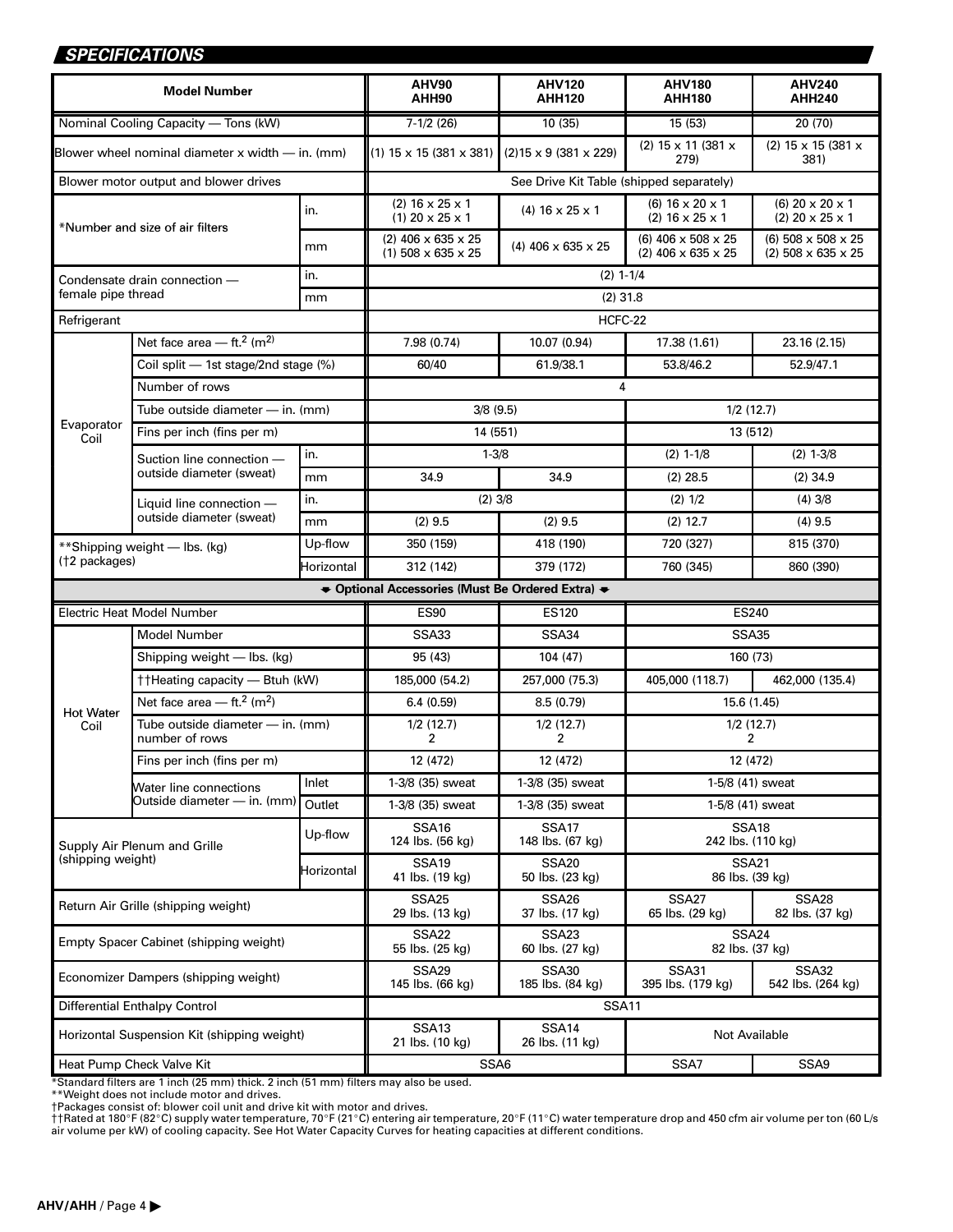| Air            |                         |                         |                         |                         |                         |                         |                         | <b>STATIC PRESSURE EXTERNAL TO UNIT - Inches Water Gauge (Pa)</b> |                         |                         |                         |
|----------------|-------------------------|-------------------------|-------------------------|-------------------------|-------------------------|-------------------------|-------------------------|-------------------------------------------------------------------|-------------------------|-------------------------|-------------------------|
| Volume         | 0.2(50)                 | 0.3(75)                 | 0.4(100)                | 0.5(125)                | 0.6(150)                | 0.7(175)                | 0.8(200)                | 0.9(225)                                                          | 1.0(250)                | 1.25 (310)              | 1.5(375)                |
| cfm<br>(L/s)   | <b>RPM</b><br>hp<br>(W) | <b>RPM</b><br>hp<br>(W) | <b>RPM</b><br>hp<br>(W) | <b>RPM</b><br>hp<br>(W) | <b>RPM</b><br>hp<br>(W) | <b>RPM</b><br>hp<br>(W) | <b>RPM</b><br>hp<br>(W) | <b>RPM</b><br>hp<br>(W)                                           | <b>RPM</b><br>hp<br>(W) | <b>RPM</b><br>hp<br>(W) | <b>RPM</b><br>hp<br>(W) |
| 2000<br>(945)  |                         |                         |                         | 0.35<br>550<br>(261)    | 0.50<br>590<br>(373)    | 0.55<br>630<br>(410)    | 0.60<br>650<br>(448)    | 0.70<br>690<br>(522)                                              | 0.75<br>720<br>(560)    | 1.05<br>790<br>(783)    | 1.30<br>850<br>(970)    |
| 2500<br>(1180) |                         |                         | 0.30<br>560<br>(224)    | 0.55<br>600<br>(410)    | 0.65<br>630<br>(485)    | 0.75<br>670<br>(560)    | 0.80<br>700<br>(597)    | .90<br>730<br>(671)                                               | 1.00<br>760<br>(746)    | 1.30<br>830<br>(970)    | 1.40<br>880<br>(1044)   |
| 3000<br>(1415) | 0.60<br>560<br>(448)    | 0.65<br>590<br>(485)    | 0.75<br>625<br>(560)    | 0.85<br>650<br>(634)    | 0.95<br>690<br>(709)    | 1.00<br>720<br>(746)    | 1.15<br>750<br>(858)    | 1.25<br>775<br>(933)                                              | 1.30<br>800<br>(970)    | 1.55<br>860<br>(1156)   | 1.80<br>925<br>(1343)   |
| 3500<br>(1650) | 0.95<br>620<br>(709)    | 1.05<br>650<br>(783)    | 1.05<br>685<br>(783)    | 1.15<br>715<br>(858)    | 1.30<br>740<br>(970)    | 1.35<br>770<br>(1007)   | 1.50<br>800<br>(1119)   | 1.60<br>825<br>(1194)                                             | 1.65<br>840<br>(1231)   | 1.95<br>910<br>(1455)   | 2.20<br>970<br>(1641)   |
| 4000<br>(1890) | 1.40<br>700<br>(1044)   | 1.50<br>725<br>(1119)   | 1.60<br>750<br>(1194)   | 1.65<br>775<br>1231)    | 1.75<br>800<br>1306     | 1.85<br>825<br>(1380)   | 1.95<br>850<br>1455)    | 2.05<br>875<br>1529)                                              | 2.15<br>900<br>(1604)   |                         |                         |

# **AHV90 AND AHH90 BLOWER PERFORMANCE**

NOTE — All data is measured external to the unit with air filters in place.

#### **AHV120 AND AHH120 BLOWER PERFORMANCE**

| Air            |                         |                         |                         |                         | <b>STATIC PRESSURE EXTERNAL TO UNIT — Inches Water Gauge (Pa)</b> |                         |                         |                         |                         |                         |                         |
|----------------|-------------------------|-------------------------|-------------------------|-------------------------|-------------------------------------------------------------------|-------------------------|-------------------------|-------------------------|-------------------------|-------------------------|-------------------------|
| Volume         | 0.2(50)                 | 0.3(75)                 | 0.4(100)                | 0.5(125)                | 0.6(150)                                                          | 0.7(175)                | 0.8(200)                | .9 (225)                | 1.0(250)                | 1.25 (310)              | 1.5(375)                |
| cfm<br>(L/s)   | <b>RPM</b><br>hp<br>(W) | <b>RPM</b><br>hp<br>(W) | <b>RPM</b><br>hp<br>(W) | <b>RPM</b><br>hp<br>(W) | <b>RPM</b><br>hp<br>(W)                                           | <b>RPM</b><br>hp<br>(W) | <b>RPM</b><br>hp<br>(W) | <b>RPM</b><br>hp<br>(W) | <b>RPM</b><br>hp<br>(W) | <b>RPM</b><br>hp<br>(W) | <b>RPM</b><br>hp<br>(W) |
| 3000<br>(1415) |                         | 0.50<br>550<br>(373)    | 0.60<br>575<br>(448)    | 0.70<br>610<br>(522)    | 0.80<br>650<br>(597)                                              | .90<br>680<br>(671)     | 1.05<br>725<br>(783)    | 1.20<br>750<br>(895)    | 1.30<br>790<br>(970)    | 1.55<br>860<br>(1156)   | 1.85<br>925<br>(1380)   |
| 3500<br>(1650) | 0.60<br>550<br>(448)    | 0.70<br>575<br>(522)    | 0.80<br>620<br>(597)    | .95<br>650<br>(709)     | 1.05<br>680<br>(793)                                              | 1.15<br>725<br>(858)    | 1.25<br>750<br>(933)    | 1.40<br>790<br>(1044)   | 1.55<br>820<br>(1156)   | 1.95<br>900<br>1455)    | 2.10<br>950<br>(1567)   |
| 4000<br>(1890) | 0.85<br>595<br>(634)    | 0.95<br>625<br>(709)    | 1.10<br>665<br>(821)    | 1.20<br>700<br>(895)    | 1.30<br>725<br>(970)                                              | 1.40<br>750<br>(1044)   | 1.55<br>790<br>(1156)   | 1.70<br>820<br>(1268)   | 1.90<br>850<br>(1417)   | 2.15<br>920<br>(1604)   |                         |
| 4500<br>(2125) | 1.15<br>650<br>(858)    | 1.30<br>680<br>(970)    | 1.40<br>715<br>(1044)   | 1.55<br>740<br>(1156)   | 1.70<br>755<br>(1268)                                             | 1.80<br>810<br>(1343)   | 1.95<br>840<br>(1455)   | 2.10<br>870<br>(1567)   | 2.25<br>890<br>(1679)   |                         |                         |
| 5000<br>(2360) | 1.55<br>710<br>(1156)   | 1.70<br>730<br>(1268)   | 1.80<br>760<br>(1343)   | 1.95<br>800<br>(1455)   | 2.15<br>825<br>(1604)                                             | 2.30<br>850<br>(1716)   |                         |                         |                         |                         |                         |
| 5500<br>(2595) | 2.00<br>750<br>(1492)   | 2.10<br>775<br>(1567)   | 2.30<br>815<br>(1716)   |                         |                                                                   |                         |                         |                         |                         |                         |                         |

NOTE — All data is measured external to the unit with air filters in place.

#### **AHV180 AND AHH180 BLOWER PERFORMANCE**

| Air                   |                         | STATIC PRESSURE EXTERNAL TO UNIT — Inches Water Gauge (Pa) |                         |                         |                         |                         |                         |                         |                         |                         |                         |  |
|-----------------------|-------------------------|------------------------------------------------------------|-------------------------|-------------------------|-------------------------|-------------------------|-------------------------|-------------------------|-------------------------|-------------------------|-------------------------|--|
| Volume                | 0.1(25)                 | 0.2(50)                                                    | 0.3(75)                 | 0.4(100)                | 0.5(125)                | 0.6(150)                | 0.7(175)                | 0.8(200)                | 0.9(225)                | 1.0(250)                | 1.25 (310)              |  |
| cfm<br>(L/s)          | <b>RPM</b><br>hp<br>(W) | <b>RPM</b><br>hp<br>(W)                                    | <b>RPM</b><br>hp<br>(W) | <b>RPM</b><br>hp<br>(W) | <b>RPM</b><br>hp<br>(W) | <b>RPM</b><br>hp<br>(W) | <b>RPM</b><br>hp<br>(W) | <b>RPM</b><br>hp<br>(W) | <b>RPM</b><br>hp<br>(W) | <b>RPM</b><br>hp<br>(W) | <b>RPM</b><br>hp<br>(W) |  |
| 5000<br>(2360)        |                         |                                                            | 1.00<br>500<br>(746)    | 1.05<br>530<br>(783)    | 1.20<br>560<br>(895)    | 1.50<br>630<br>(1119)   | 1.55<br>640<br>(1156)   | 1.65<br>660<br>(1231)   | 1.75<br>685<br>(1306)   | 1.90<br>720<br>(1417)   | 2.25<br>800<br>(1679)   |  |
| 5500<br>(2595)        |                         | 1.05<br>495<br>(783)                                       | 1.20<br>525<br>(895)    | 1.35<br>555<br>(1007)   | 1.50<br>585<br>(1119)   | 1.65<br>635<br>(1231)   | 1.70<br>650<br>(1268)   | 1.85<br>680<br>(1380)   | 2.05<br>710<br>(1529)   | 2.20<br>740<br>(1641)   | 2.55<br>825<br>(1902)   |  |
| 6000<br>(2830)        | 1.20<br>490<br>(895)    | 1.30<br>520<br>(970)                                       | 1.45<br>550<br>(1082)   | 1.60<br>580<br>(1194)   | 1.75<br>610<br>(1306)   | 1.90<br>640<br>(1417)   | 2.10<br>675<br>(1567)   | 2.20<br>705<br>(1641)   | 2.35<br>730<br>(1753)   | 2.50<br>760<br>(1865)   | 2.90<br>840<br>(2163)   |  |
| 6500<br>(3065)        | 1.45<br>515<br>(1082)   | 1.60<br>550<br>(1194)                                      | 1.75<br>575<br>(1306)   | 1.90<br>610<br>(1417)   | 2.05<br>635<br>(1529)   | 2.25<br>670<br>(1679)   | 2.35<br>700<br>(1753)   | 2.50<br>725<br>(1865)   | 2.65<br>750<br>(1977)   | 2.75<br>780<br>(2052)   | 3.30<br>870<br>(2462)   |  |
| 7000<br>(3305)        | 1.75<br>550<br>(1306)   | 1.90<br>575<br>(1417)                                      | 2.05<br>605<br>(1529)   | 2.25<br>635<br>(1679)   | 2.35<br>665<br>(1753)   | 2.55<br>690<br>(1902)   | 2.65<br>720<br>(1977)   | 2.85<br>745<br>(2126)   | 3.00<br>775<br>(2238)   | 3.20<br>810<br>(2387)   |                         |  |
| 7500<br>(3540)        | 2.05<br>575<br>(1529)   | 2.25<br>605<br>(1679)                                      | 2.55<br>635<br>(1828)   | 2.45<br>660<br>(1902)   | 2.75<br>690<br>(2052)   | 2.90<br>720<br>(2163)   | 3.05<br>740<br>(2275)   | 3.25<br>775<br>(2425)   | 3.40<br>800<br>(2536)   | 3.55<br>835<br>(2648)   |                         |  |
| 8000<br>(3775)<br>10T | 2.40<br>605<br>(1790)   | 2.60<br>635<br>(1940)                                      | 2.80<br>660<br>(2089)   | 2.95<br>690<br>(2201)   | 3.15<br>720<br>(2350)   | 3.30<br>740<br>(2462)   | 3.50<br>775<br>(2611)   | 3.65<br>800<br>(2723)   | 3.85<br>835<br>(2872)   | 4.10<br>870<br>(3059)   |                         |  |

NOTE — All data is measured external to the unit with air filters in place.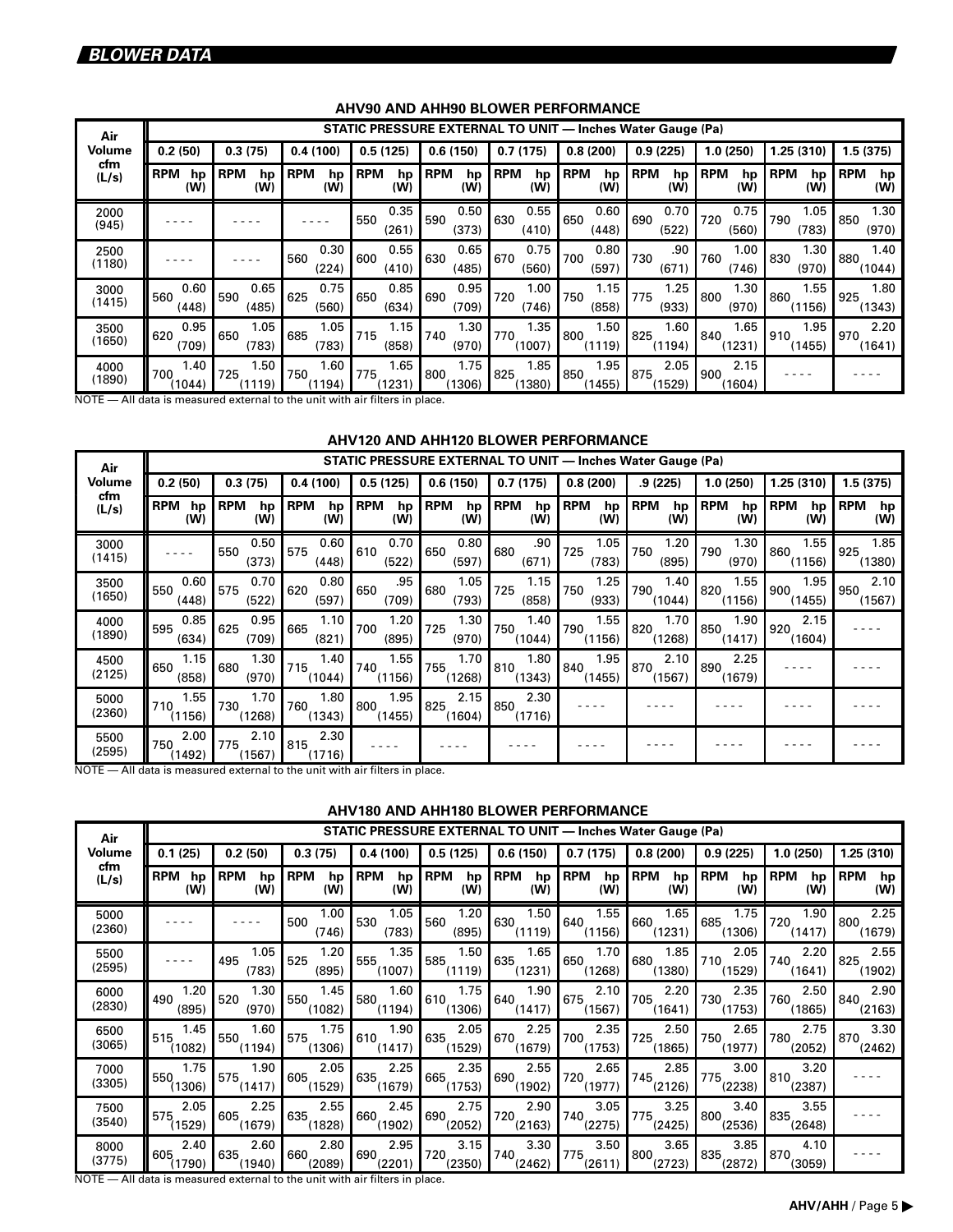# **BLOWER DATA**

#### **AHV240 AND AHH240 BLOWER PERFORMANCE**

| Air              |                       | STATIC PRESSURE EXTERNAL TO UNIT — Inches Water Gauge (Pa) |                         |                         |                         |                         |                         |                         |                         |                         |                         |  |
|------------------|-----------------------|------------------------------------------------------------|-------------------------|-------------------------|-------------------------|-------------------------|-------------------------|-------------------------|-------------------------|-------------------------|-------------------------|--|
| Volume           | 0.1(25)               | 0.2(50)                                                    | 0.3(75)                 | 0.4(100)                | 0.5(125)                | 0.6(150)                | 0.7(175)                | 0.8(200)                | 0.9(225)                | 1.0(250)                | 1.25(310)               |  |
| cfm<br>(L/s)     | <b>RPM</b><br>n<br>W) | <b>RPM</b><br>hp<br>(W)                                    | <b>RPM</b><br>hp<br>(W) | <b>RPM</b><br>hp<br>(W) | <b>RPM</b><br>hp<br>(W) | <b>RPM</b><br>hp<br>(W) | <b>RPM</b><br>hp<br>(W) | <b>RPM</b><br>hp<br>(W) | <b>RPM</b><br>hp<br>(W) | <b>RPM</b><br>hp<br>(W) | <b>RPM</b><br>hp<br>(W) |  |
| 6500<br>(3065)   | 1.35<br>515<br>(1007) | 1.45<br>535<br>(1082)                                      | 1.70<br>570<br>(1268)   | 1.80<br>585<br>(1343)   | 1.90<br>615<br>(1417)   | 2.00<br>635<br>(1492)   | 2.25<br>670<br>(1679)   | 2.30<br>690<br>(1716)   | 2.45<br>720<br>(1828)   | 2.50<br>740<br>(1865)   | 2.95<br>805<br>(2201)   |  |
| 7000<br>(3305)   | 1.55<br>525<br>(1156) | 1.70<br>545<br>(1268)                                      | 1.85<br>575<br>(1380)   | 2.00<br>600<br>(1492)   | 2.15<br>625<br>(1604)   | 2.30<br>650<br>(1716)   | 2.45<br>680<br>(1828)   | 2.55<br>705<br>(1902)   | 2.70<br>730<br>(2014)   | 2.80<br>755<br>(2089)   | 3.25<br>820<br>(2425)   |  |
| 7500<br>(3540)   | 1.70<br>530<br>(1268) | 1.85<br>555<br>(1380)                                      | 2.05<br>585<br>(1529)   | 2.25<br>615<br>(1679)   | 2.30<br>630<br>(1716)   | 2.55<br>665<br>(1902)   | 2.65<br>685<br>(1977)   | 2.80<br>720<br>(2089)   | 2.90<br>740<br>(2163)   | 3.15<br>770<br>(2350)   | 3.60<br>825<br>(2686)   |  |
| 8000<br>(3775)   | 1.90<br>540<br>(1417) | 2.15<br>565<br>(1604)                                      | 2.25<br>590<br>(1679)   | 2.45<br>625<br>(1828)   | 2.65<br>650<br>(1977)   | 2.80<br>675<br>(2089)   | 2.95<br>705<br>(2201)   | 3.05<br>730<br>(2275)   | 3.35<br>760<br>(2499)   | 3.40<br>785<br>(2536)   | 3.95<br>840<br>(2947)   |  |
| 8500<br>(4010)   | 2.15<br>555<br>(1604) | 2.30<br>580<br>(1714)                                      | 2.55<br>610<br>(1902)   | 2.70<br>630<br>(2014)   | 2.90<br>665<br>(2163)   | 3.10<br>690<br>(2313)   | 3.20<br>720<br>(2387)   | 3.35<br>745<br>(2499)   | 3.60<br>775<br>(2686)   | 3.80<br>805<br>(2835)   | 4.40<br>855<br>(3282)   |  |
| 9000<br>(4245)   | 2.35<br>565<br>(1753) | 2.60<br>595<br>(1940)                                      | 2.85<br>630<br>(2126)   | 3.05<br>655<br>(2275)   | 3.20<br>680<br>(2387)   | 3.40<br>710<br>(2536)   | 3.55<br>735<br>(2648)   | 3.75<br>760<br>(2798)   | 4.00<br>795<br>(2894)   | 4.20<br>820<br>(3133)   | 4.70<br>870<br>(3506)   |  |
| 9500<br>(4485)   | 2.65<br>585<br>(1977) | 2.95<br>620<br>(2201)                                      | 3.15<br>640<br>(2350)   | 3.05<br>670<br>(2275)   | 3.55<br>700<br>(2648)   | 3.75<br>730<br>(2798)   | 3.90<br>755<br>(2909)   | 4.15<br>785<br>(3096)   | 4.40<br>815<br>(3282)   | 4.65<br>840<br>(3469)   | 5.15<br>890<br>(3842)   |  |
| 10,000<br>(4720) | 3.05<br>610<br>(2275) | 3.30<br>635<br>(2462)                                      | 3.45<br>660<br>(2574)   | 3.30<br>690<br>(2462)   | 3.90<br>720<br>(2909)   | 4.10<br>750<br>(3059)   | 4.35<br>775<br>(3245)   | 4.55<br>805<br>(3394)   | 4.85<br>835<br>(3618)   | 5.15<br>860<br>(3842)   |                         |  |
| 10,500<br>(4955) | 3.35<br>625<br>(2499) | 3.55<br>655<br>(2648)                                      | 3.80<br>685<br>(2835)   | 4.05<br>715<br>(3021)   | 4.30<br>745<br>(3208)   | 4.60<br>775<br>(3432)   | 4.75<br>800<br>(3544)   | 5.05<br>830<br>(3767)   | 5.40<br>860<br>(4028)   | 5.70<br>880<br>(4252)   |                         |  |

NOTE — All data is measured external to the unit with air filters in place.

#### **SUPPLY AIR PLENUM AND GRILLE AIR THROW DATA**

| <b>Blower Coil and Supply</b>       |        | Air Volume | *Effective Throw - ft. (m)       |               |
|-------------------------------------|--------|------------|----------------------------------|---------------|
| <b>Plenum and Grille</b>            |        |            | $\dagger$ 10 ft. (3.0 m) Ceiling |               |
| <b>Model Number</b>                 | cfm    | L/s        | <b>Front of Unit</b>             | 45° From Unit |
|                                     | 2000   | 945        | 40 (12.2)                        | 31(9.4)       |
| †AHV90 With                         | 2500   | 1180       | 46 (14.0)                        | 36 (11.0)     |
| SSA <sub>16</sub> or<br>AHH90 With  | 3000   | 1415       | 53 (16.2)                        | 41 (12.5)     |
| <b>SSA19</b>                        | 3500   | 1650       | 56 (17.1)                        | 45 (13.7)     |
|                                     | 4000   | 1890       | 63 (19.2)                        | 50 (15.2)     |
|                                     | 3000   | 1415       | 50(15.2)                         | 35(10.7)      |
| †AHV120 With                        | 3500   | 1650       | 55 (16.8)                        | 40 (12.2)     |
| SSA17 or                            | 4000   | 1890       | 61(18.6)                         | 44 (13.4)     |
| AHH120 With                         | 4500   | 2125       | 67 (20.4)                        | 50(15.2)      |
| <b>SSA20</b>                        | 5000   | 2360       | 71 (21.6)                        | 56 (17.1)     |
|                                     | 5500   | 2595       | 74 (22.6)                        | 61(18.6)      |
|                                     | 5000   | 2360       | 30(9.1)                          | 19(5.8)       |
|                                     | 5500   | 2595       | 31(9.4)                          | 19(5.8)       |
| †AHV180 With                        | 6000   | 2830       | 35 (10.7)                        | 22(6.7)       |
| SSA <sub>18</sub> or<br>AHH180 With | 6500   | 3070       | 36 (11.0)                        | 22(6.7)       |
| <b>SSA21</b>                        | 7000   | 3305       | 36(11.0)                         | 22(6.7)       |
|                                     | 7500   | 3540       | 39 (11.9)                        | 24(7.3)       |
|                                     | 8000   | 3775       | 41 (12.5)                        | 26(7.9)       |
|                                     | 6500   | 3070       | 36 (11.0)                        | 22(6.7)       |
|                                     | 7000   | 3305       | 36(11.0)                         | 22(6.7)       |
|                                     | 7500   | 3540       | 39(11.9)                         | 24(7.3)       |
| †AHV2420 With                       | 8000   | 3775       | 41 (12.5)                        | 26(7.9)       |
| SSA <sub>18</sub> or<br>AHH240 With | 8500   | 4010       | 43 (13.1)                        | 27(8.2)       |
| <b>SSA21</b>                        | 9000   | 4250       | 46 (14.0)                        | 29(8.8)       |
|                                     | 9500   | 4485       | 49 (14.9)                        | 30(9.1)       |
|                                     | 10,000 | 4720       | 53(16.2)                         | 33(10.1)      |
|                                     | 10,500 | 4955       | 55 (16.8)                        | 34 (10.4)     |

\*Effective throw is terminated at a point where conditioned air reaches a level of 3 feet (1 m) above the floor or where velocity<br>has decreased to 50 feet per minute (0.25 m/s).<br>†Ceiling height not applicable to AHV Up-Flo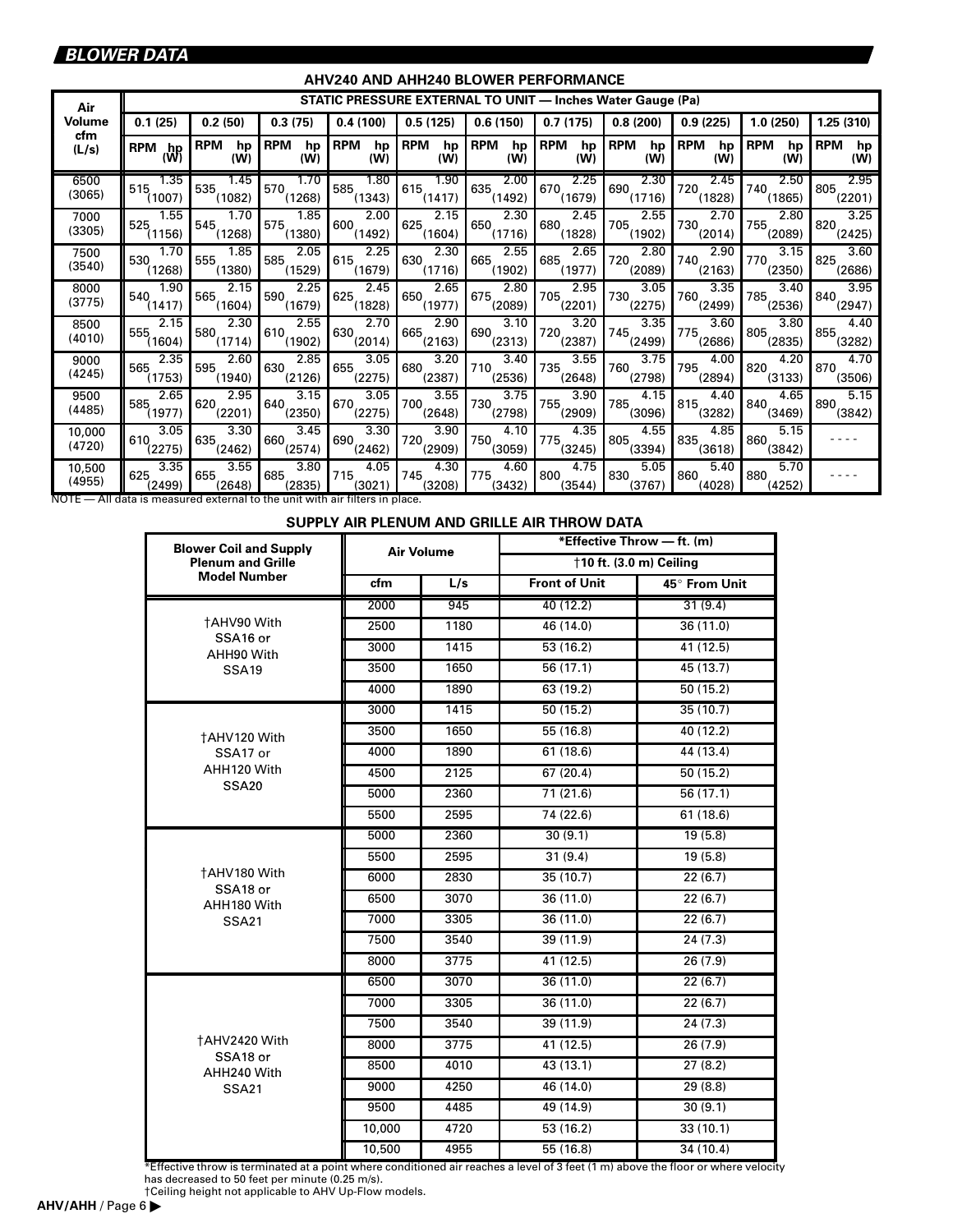## **ACCESSORY AIR RESISTANCE — AHV90, AHH90, AHH120 AND AHV120**

|                               | <b>Air Volume</b> |      |                       | Total Resistance — inches water gauge (Pa) |                           |          |  |  |  |  |
|-------------------------------|-------------------|------|-----------------------|--------------------------------------------|---------------------------|----------|--|--|--|--|
| <b>Model</b><br><b>Number</b> |                   |      | <b>Hot Water Coil</b> |                                            | <b>Economizer Dampers</b> |          |  |  |  |  |
|                               | cfm               | L/s  | SSA33                 | SSA34                                      | SSA <sub>29</sub>         | SSA30    |  |  |  |  |
|                               | 2000              | 945  | 0.13(32)              |                                            | 0.02(5)                   |          |  |  |  |  |
|                               | 2500              | 1180 | 0.16(40)              |                                            | 0.04(10)                  |          |  |  |  |  |
| AHV90<br>AHH90                | 3000              | 1415 | 0.18(45)              |                                            | 0.07(17)                  |          |  |  |  |  |
|                               | 3500              | 1650 | 0.20(50)              | 0.09(22)                                   |                           |          |  |  |  |  |
|                               | 4000              | 1890 | 0.24(60)              |                                            | 0.12(30)                  |          |  |  |  |  |
|                               | 3000              | 1415 |                       | 0.14(35)                                   |                           | 0.03(70) |  |  |  |  |
|                               | 3500              | 1650 |                       | 0.17(42)                                   |                           | 0.05(12) |  |  |  |  |
| AHV120                        | 4000              | 1890 |                       | 0.18(45)                                   |                           | 0.07(17) |  |  |  |  |
| AHH120                        | 4500              | 2125 |                       | 0.20(50)                                   |                           | 0.09(22) |  |  |  |  |
|                               | 5000              | 2360 |                       | 0.24(60)                                   |                           | 0.11(27) |  |  |  |  |
| $ - - -$<br>.                 | 5500              | 2595 | $\cdots$              | 0.27(67)<br>$\cdots$                       |                           | 0.13(32) |  |  |  |  |

NOTE — Electric heat section, plenum and grilles have no appreciable air resistance.

#### **ACCESSORY AIR RESISTANCE — AHV180, AHH180, AHH240 AND AHV240**

|                                | <b>Air Volume</b> |      | Total Resistance - inches water gauge (Pa) |                           |              |  |
|--------------------------------|-------------------|------|--------------------------------------------|---------------------------|--------------|--|
| <b>Model</b><br><b>Number</b>  |                   |      | <b>Hot Water Coil</b>                      | <b>Economizer Dampers</b> |              |  |
|                                | cfm               | L/s  | <b>SSA35</b>                               | <b>SSA31</b>              | <b>SSA32</b> |  |
|                                | 5000              | 2360 | 0.08(20)                                   | 0.04(10)                  |              |  |
|                                | 5500              | 2595 | 0.10(25)                                   | 0.05(12)                  |              |  |
|                                | 6000              | 2830 | 0.11(27)                                   | 0.06(15)                  |              |  |
| <b>AHV180</b><br><b>AHH180</b> | 6500              | 3070 | 0.13(32)                                   | 0.07(17)                  |              |  |
|                                | 7000              | 3305 | 0.15(37)                                   | 0.08(20)                  |              |  |
|                                | 7500              | 3540 | 0.17(42)                                   | 0.09(22)                  |              |  |
|                                | 8000              | 3775 | 0.18(45)                                   | 0.10(25)                  |              |  |
|                                | 6500              | 3070 | 0.13(32)                                   |                           | 0.04(10)     |  |
|                                | 7000              | 3305 | 0.15(37)                                   |                           | 0.05(12)     |  |
|                                | 7500              | 3540 | 0.17(42)                                   |                           | 0.06(15)     |  |
|                                | 8000              | 3775 | 0.18(45)                                   |                           | 0.07(17)     |  |
| AHV240<br>AHH240               | 8500              | 4010 | 0.21(52)                                   |                           | 0.08(20)     |  |
|                                | 9000              | 4250 | 0.23(57)                                   |                           | 0.08(20)     |  |
|                                | 9500              | 4485 | 0.25(62)                                   |                           | 0.09(22)     |  |
|                                | 10,000            | 4720 | 0.27(67)                                   |                           | 0.10(25)     |  |
|                                | 10,500            | 4955 | 0.30(75)                                   |                           | 0.11(27)     |  |

NOTE — Electric heat section, plenum and grilles have no appreciable air resistance.

#### **HOT WATER COIL PRESSURE DROP**

|     | <b>Flow Rate</b> |             | Pressure Drop - feet of water (kPa) |              |
|-----|------------------|-------------|-------------------------------------|--------------|
| gpm | L/s              | SSA33       | SSA34                               | <b>SSA35</b> |
| 15  | 0.95             | 0.93(3.0)   | 1.18(3.5)                           |              |
| 20  | 1.25             | 1.56(4.5)   | 1.99(6.0)                           | 0.55(1.5)    |
| 25  | 1.60             | 2.33(7.0)   | 2.97(9.0)                           | 0.82(2.5)    |
| 30  | 1.90             | 3.24(9.5)   | 4.13 (12.5)                         | 1.14(3.5)    |
| 35  | 2.20             | 4.27 (12.5) | 5.44(16.0)                          | 1.50(4.5)    |
| 40  | 2.50             | 5.44(16.0)  | 6.92(20.5)                          | 1.91(5.5)    |
| 45  | 2.85             | 6.72(20.0)  | 8.56(25.5)                          | 2.36(7.0)    |
| 50  | 3.15             |             |                                     | 2.86(8.5)    |
| 55  | 3.45             |             |                                     | 3.39(10.0)   |
| 60  | 3.80             |             |                                     | 3.97(12.0)   |
| 65  | 4.10             |             |                                     | 4.58 (13.5)  |
| 70  | 4.40             |             |                                     | 5.23(15.5)   |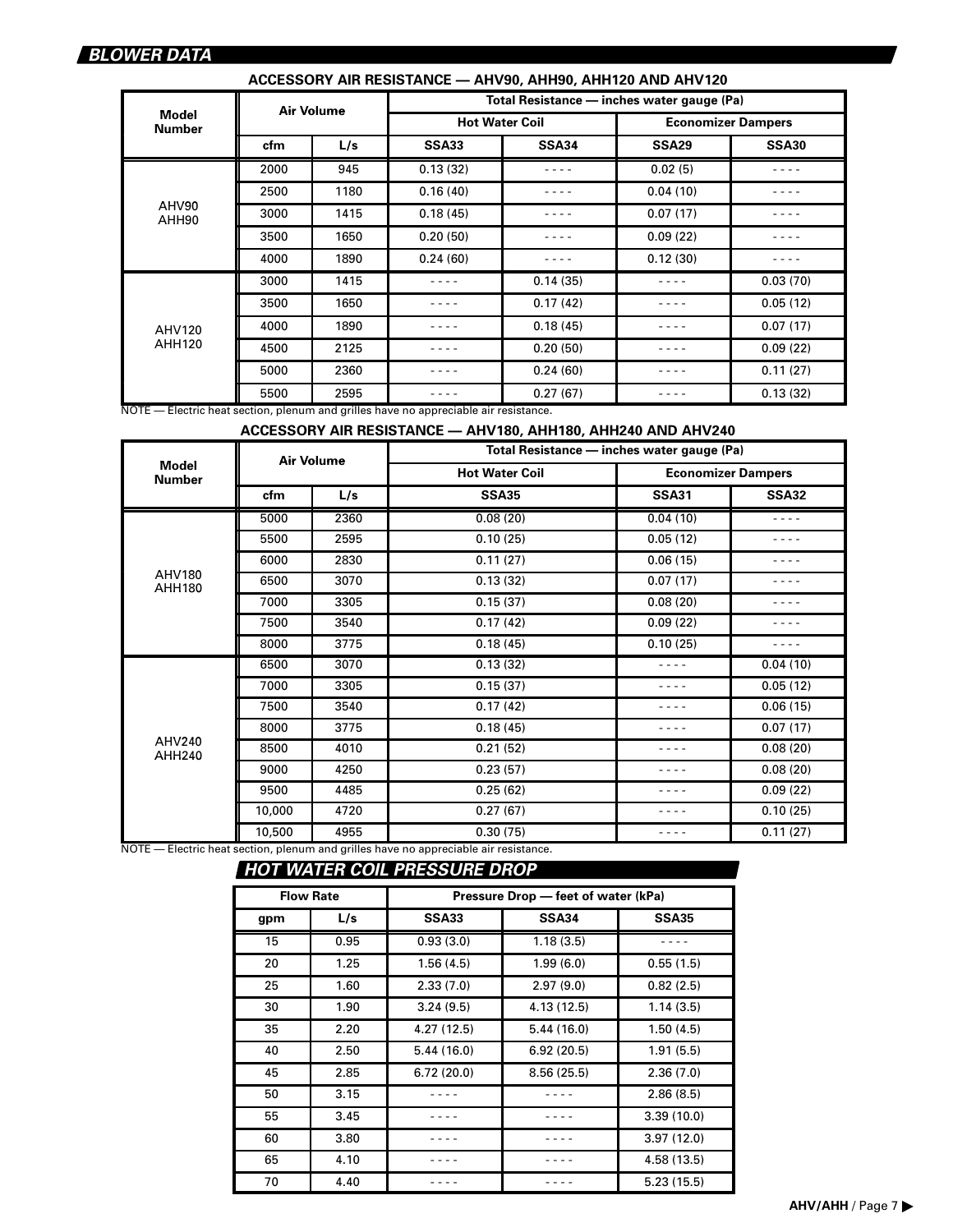# **OPTIONAL ELECTRIC HEAT DATA**

#### **ELECTRIC HEAT FOR AHV/AHH-90 and -120**

| <b>Electric Heat</b><br>Model No. | No.<br>οf | <b>Volts</b> | kW           | <b>Btuh</b> |                       | <b>Minimum Circuit</b><br>Ampacity |  |
|-----------------------------------|-----------|--------------|--------------|-------------|-----------------------|------------------------------------|--|
| and<br><b>Shipping Weight</b>     | Steps     | <b>Input</b> | <b>Input</b> | Output      | 1-1/2 $hp$<br>(1119W) | 2 hp<br>(1492W)                    |  |
|                                   |           | 200          | 10.4         | 35,500      | 46.8                  | 48.9                               |  |
|                                   |           | 210          | 11.5         | 39,200      |                       |                                    |  |
|                                   | 1         | 220          | 12.6         | 43,000      |                       |                                    |  |
| 15ES90                            |           | 230          | 13.8         | 47,100      | 51.4                  | 53.4                               |  |
| (170 lbs.)<br>(77 kg)             |           | 240          | 15.0         | 51,200      |                       |                                    |  |
| 15ES120                           |           | 440          | 12.6         | 43,000      |                       |                                    |  |
| (193 lbs.)<br>(88 kg)             | 1         | 460          | 13.8         | 47,100      | 25.6                  | 26.6                               |  |
|                                   |           | 480          | 15.0         | 51,200      |                       |                                    |  |
|                                   |           | 550          | 12.6         | 43,000      |                       |                                    |  |
|                                   | 1         | 575          | 13.8         | 47,100      | 21.0                  | 21.3                               |  |
|                                   |           | 600          | 15.0         | 51,200      |                       |                                    |  |
|                                   |           | 200          | 20.8         | 71,000      | 86.3                  | 88.4                               |  |
|                                   |           | 210          | 23.0         | 78,500      |                       |                                    |  |
|                                   | $**2$     | 220          | 25.2         | 86,000      |                       |                                    |  |
| 30ES90                            |           | 230          | 27.5         | 93,900      | 96.5                  | 98.5                               |  |
| (176 lbs.)<br>(80 kg)             |           | 240          | 30.0         | 102,400     |                       |                                    |  |
| 30ES120                           |           | 440          | 25.2         | 86,000      |                       |                                    |  |
| $(200$ lbs.)                      | 1         | 460          | 27.5         | 93,900      | 48.3                  | 49.3                               |  |
| (91 kg)                           |           | 480          | 30.0         | 102,400     |                       |                                    |  |
|                                   |           | 550          | 25.2         | 86,000      |                       |                                    |  |
|                                   | 1         | 575          | 27.5         | 93,900      | 39.0                  | 39.3                               |  |
|                                   |           | 600          | 30.0         | 102,400     |                       |                                    |  |
|                                   |           | 200          | 31.3         | 106,800     |                       |                                    |  |
|                                   |           | 200          | 34.5         | 117,700     | 125.9                 | 128.0                              |  |
|                                   | **3       | 220          | 37.8         | 129,000     |                       |                                    |  |
| 45ES90                            |           | 230          | 41.3         | 141,000     | 141.6                 | 143.6                              |  |
| $(182$ lbs.)                      |           | 240          | 45.0         | 153,600     |                       |                                    |  |
| (83 kg)                           |           | 440          | 37.8         | 129,000     |                       |                                    |  |
| 45ES120<br>$(207$ lbs.)           | **2       | 460          | 41.3         | 141,000     | 70.8                  | 71.8                               |  |
| $(94 \text{ kg})$                 |           | 480          | 45.0         | 153,600     |                       |                                    |  |
|                                   |           | 550          | 37.8         | 129,000     |                       |                                    |  |
|                                   | $***2$    | 575          | 41.3         | 141,000     | 57.0                  | 57.3                               |  |
|                                   |           | 600          | 45.0         | 153,600     |                       |                                    |  |
|                                   |           | 200          | 41.7         | 143,400     |                       |                                    |  |
|                                   |           | 210          | 46.0         | 157,000     | 165.4                 | 167.5                              |  |
|                                   | $***4$    | 220          | 50.4         | 172,000     |                       |                                    |  |
|                                   |           | 230          | 55.1         | 188,100     | 186.8                 | 188.8                              |  |
|                                   |           | 240          | 60.0         | 204,800     |                       |                                    |  |
| 60ES120<br>$(214$ lbs.)           |           | 440          | 50.4         | 172,000     |                       |                                    |  |
| (97 kg)                           | $**2$     | 460          | 55.1         | 188,100     | 93.4                  | 94.4                               |  |
|                                   |           | 480          | 60.0         | 204,800     |                       |                                    |  |
|                                   |           | 550          | 50.4         | 172,000     |                       |                                    |  |
|                                   | $***2$    | 575          | 55.1         | 188,100     | 75.0                  | 75.3                               |  |
|                                   |           | 600          | 60.0         | 204,800     |                       |                                    |  |

\*Refer to National or Canadian Electrical Code manual to determine wire, fuse and disconnect size requirements. Use wires suitable for at least 167°F (75-C). \*\*May be used with two stage control.

|  | ELECTRIC HEAT FOR AHV/AHH180 and -240 |  |
|--|---------------------------------------|--|
|--|---------------------------------------|--|

| <b>Electric Heat</b>                | No.         | <b>Volts</b> | kW           | <b>Btuh</b>        |                 | Minimum<br><b>Circuit Ampacity</b> |       |
|-------------------------------------|-------------|--------------|--------------|--------------------|-----------------|------------------------------------|-------|
| Model No.<br>and<br>Shipping Weight | of<br>Steps | Input  Input |              | Output             | 2 hp<br>(1149W) | 3 hp<br>(2238W) (3730W)            | 5 hp  |
|                                     |             | 200          | 10.4         | 35,500             |                 |                                    |       |
|                                     |             | 210          | 11.5         | 39,200             | 48.8            | 52.7                               | 60.3  |
|                                     | 1           | 220          | 12.6         | 43,000             |                 |                                    |       |
|                                     |             | 230          | 13.8         | 47,100             | 53.6            | 57.1                               | 64.1  |
|                                     |             | 240          | 15.0         | 51,200             |                 |                                    |       |
| 15ES240<br>$(191$ lbs.)             |             | 440          | 12.6         | 43,000             |                 |                                    |       |
| (87 kg)                             | 1           | 460          | 13.8         | 47,100             | 26.8            | 28.6                               | 32.1  |
|                                     |             | 480          | 15.0         | 51,200             |                 |                                    |       |
|                                     |             | 550          | 12.6         | 43,000             |                 |                                    |       |
|                                     | 1           | 575          | 13.8         | 47,100             | 21.4            | 22.9                               | 25.7  |
|                                     |             | 600          | 15.0         | 51,200             |                 |                                    |       |
|                                     |             | 200          | 20.8         | 71,000             | 88.3            | 92.2                               | 99.8  |
|                                     |             | 210          | 23.0         | 78,500             |                 |                                    |       |
|                                     | $**2$       | 220          | 25.2         | 86,000             |                 |                                    |       |
|                                     |             | 230          | 27.5         | 93,900             | 98.8            | 102.3                              | 109.3 |
| 30ES240                             |             | 240          | 30.0         | 102,400            |                 |                                    |       |
| $(195$ lbs.)<br>$(88 \text{ kg})$   |             | 440          | 25.2         | 86,000             |                 |                                    |       |
|                                     | 1           | 460          | 27.5         | 93,900             | 49.4            | 51.1                               | 54.6  |
|                                     |             | 480          | 30.0         | 102,400            |                 |                                    |       |
|                                     |             | 550          | 25.2         | 86,000             |                 |                                    |       |
|                                     | 1           | 575          | 27.5         | 93,900             | 39.5            | 41.0                               | 43.7  |
|                                     |             | 600          | 30.0         | 102,400            |                 |                                    |       |
|                                     |             | 200          | 31.3         | 106,800            | 127.8           | 131.6                              | 139.3 |
|                                     |             | 210          | 34.5         | 117,700            |                 |                                    |       |
|                                     | $**3$       | 220          | 37.8         | 129,000            |                 |                                    |       |
|                                     |             | 230          | 41.3         | 141,100            | 143.9           | 147.4                              | 154.4 |
| 45ES240                             |             | 240          | 45.0         | 153,600            |                 |                                    |       |
| $(205$ lbs)<br>(93 kg)              |             | 440          | 37.8         | $\sqrt{129,000}$   |                 |                                    |       |
|                                     | $**2$       | 460          | 41.3         | 141,000            | 71.9            | 73.7                               | 77.2  |
|                                     |             | 480          | 45.0         | 153,600            |                 |                                    |       |
|                                     | $**2$       | 550          | 37.8         | 129,000            |                 |                                    |       |
|                                     |             | 575          | 41.3         | 141,000            | 57.5            | 59.0                               | 61.8  |
|                                     |             | 600          | 45.0         | 153,600            |                 |                                    |       |
|                                     |             | 200          | 41.7         | 142,300<br>157,000 | 167.2           | 171.1                              | 178.7 |
|                                     | $***4$      | 210          | 46.0         | 172,000            |                 |                                    |       |
|                                     |             | 220          | 50.4         |                    | 189.0           | 192.5                              | 199.5 |
|                                     |             | 230<br>240   | 55.1<br>60.0 | 188,100<br>204,800 |                 |                                    |       |
| 60ES240<br>(209 lbs.)<br>(95 kg)    |             | 440          | 50.4         | 172,000            |                 |                                    |       |
|                                     | $**2$       | 460          | 55.1         | 188,100            | 94.5            | 96.3                               | 99.8  |
|                                     |             | 480          | 60.0         | 204,800            |                 |                                    |       |
|                                     |             | 550          | 50.4         | 172,000            |                 |                                    |       |
|                                     | $**2$       | 575          | 55.1         | 188,100            | 75.5            | 77.1                               | 79.8  |
|                                     |             | 600          | 60.0         | 204,800            |                 |                                    |       |
|                                     |             |              |              |                    |                 |                                    |       |

\*Refer to National or Canadian Electrical Code manual to determine wire, fuse and disconnect size requirements. Use wires suitable for at least 167°F (75-C). \*\*May be used with two stage control.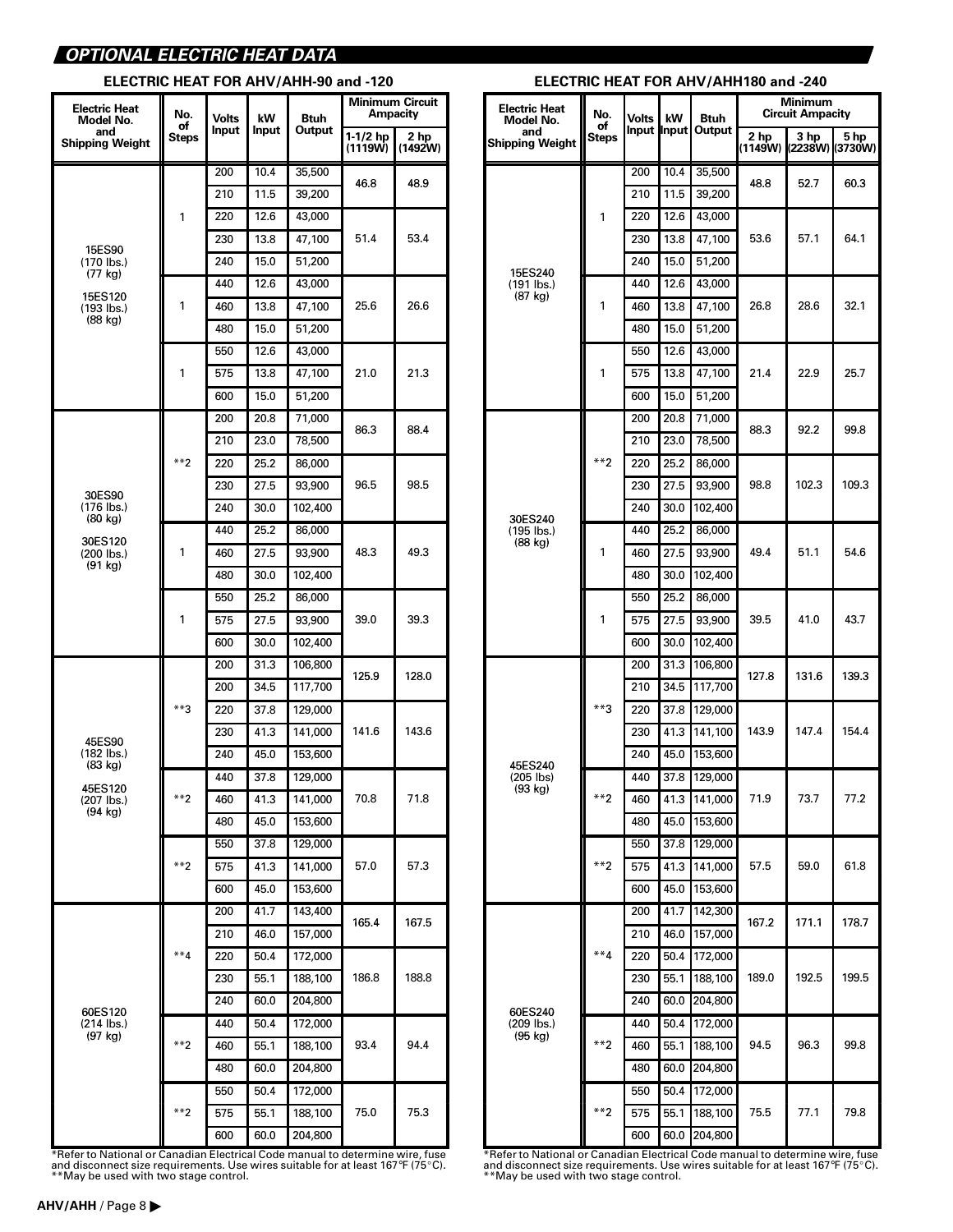#### **GUIDE SPECIFICATIONS**

**Prepared for the guidance of architects, consulting engineers and mechanical contractors.**

**General —** Furnish and install a blower-coil-filter unit. The unit shall be a standard product of a firm regularly engaged in the manufacture of heating-cooling equipment throughout the United States and Canada.

The installed weight shall not be more than  $\dots \dots$  lbs. (kg). Unit shall have a width of not more than . . . . . . . inches (mm), a depth of not more than . . . . . . . inches (mm) and an overall height of not more than . . . . . . . inches (mm).

The equipment shall be shipped assembled ready for necessary field connections. Blower motor and pulley shall be shipped separate and field installed. AHV models shall be capable of up-flow air distribution. AHH models shall have horizontal air distribution.

**DX Cooling System —** The total certified cooling capacity shall not be less than . . . . . . . . Btuh (kW) with an evaporator air volume of . . . . . . . cfm (m<sup>3</sup>/s), an entering wet bulb temperature of  $\ldots\ldots$   $^{\circ}F$  ( $^{\circ}$  C) and  $\ldots\ldots$   $^{\circ}F$  ( $^{\circ}$  C) coil refrigerant evaporating temperature.

The coil shall be non-ferrous construction with aluminum fins machine fitted to copper tubes. The coil shall be dual circuit with each circuit having an expansion valve. Coil shall be factory pressure leak tested. Coil face area shall be not less than . ...... sq. ft. (m<sup>2</sup>). Control option shall include Latent Load Control.

**Heat Pump Heating System —** The total certified heating capacity shall not be less than . . . . . . . Btuh (kW) with an indoor coil air volume of . . . . . . . . cfm (L/s), an entering dry bulb temperature of  $\ldots\ldots$   $^{\circ}$  F ( $^{\circ}$  C) and a condensing temperature of  $\ldots$  $\ldots$   $\,^\circ$   $\digamma$  (  $^\circ$  C).

**Air Movers —** Centrifugal conditioned air blowers shall have statically and dynamically balanced, forwardly curved, double inlet blower wheels, permanently lubricated bearings, adjustable belt drives and be capable of delivering . . . . . . . cfm (L/s) at an external static pressure of . . . . . . .inches water gauge (Pa), requiring not more than . . . . . . . bhp (W) and . . . . . . rpm. AHV/ AHH90 models shall be equipped with a single blower. AHV/ AHH120, 180 and 240 models shall have dual blowers.

**Cabinet —** The unit cabinet shall be constructed of galvanized steel with a baked-on enamel finish. Panels shall be insulated with not less than one inch (25mm) thick fiberglass insulation. Cabinet shall be equipped with large removable panels providing service access to interior. Inlets shall be provided for refrigerant line and power connection entry. Dual drain connections shall be accessible external to the cabinet.

**Air Filters —** One inch (25 mm) thick throwaway filters furnished shall have not less than  $\dots \dots$  sq. ft. (m<sup>2</sup>) of area. Filter rack shall be capable of holding optional two inch (51 mm) thick throwaway or cleanable filters.

#### **OPTIONAL ACCESSORIES (Must Be Ordered Extra)**

**Additive Electric Heat —** The certified total heating capacity output shall be  $\dots \dots$ . Btuh with  $\dots \dots$ . kw input at  $\dots \dots$ . volts power supply.

Optional electric heaters shall be available in a separate matching cabinet. Heating elements shall be nichrome bare wire exposed directly to the air stream. Time delays shall bring the elements on and off in sequence with a time delay between each element. Limit controls shall provide overload and short circuit protection. Cabinet shall be constructed of galvanized steel with a baked-on enamel paint finish and insulated with fiberglass insulation. Shall have removable access panel and electrical inlets.

**Additive Hot Water Heat —** The certified total heating capacity output shall be . . . . . . . . Btuh (kW) with a heating coil air volume of . . . . . . . cfm (L/s), at a water entering temperature of  $\ldots \ldots \cdot$   $\ulcorner$  f ( $\ulcorner$  C) and a flow rate of  $\ldots \ldots$  . gpm (L/s) and an entering air temperature of . . . . . . .  $^{\circ}$ F ( $^{\circ}$ C).

Optional hot water coil shall be available in a separate matching cabinet. Cabinet shall be constructed of galvanized steel with a baked-on enamel finish and insulated with fiberglass insulation. Shall have removable access panel and piping inlet openings. The coil shall be non-ferrous construction with aluminum fins mechanically bonded to copper tubes. Coil shall be factory pressure leak tested. Coil face area shall be not less than  $\dots \dots$  sq. ft (m<sup>2</sup>).

**Economizer Damper Section —** Furnish and install complete with controls an optional air mixing damper assembly including outdoor air and recirculated air dampers. The assembly shall provide for the introduction of outside air for minimum ventilation and free cooling. The assembly shall be furnished in a fully insulated heavy gauge galvanized steel cabinet with baked-on enamel finish. The damper motor shall be 24 volt, fully modulating electronic spring return. Controls shall include adjustable mixed air sensor, adjustable minimum position potentiometer, and adjustable enthalpy control. Optional differential enthalpy control (return air sensor) shall be available.

**Supply Air Plenum and Grille —** Optional plenum and grille shall be constructed of galvanized steel with baked-on enamel paint finish and insulated with fiberglass insulation. Shall be equipped with anodized aluminum discharge air grille with double deflection and four-way directional control in the vertical and horizontal planes.

**Spacer Cabinets —** Optional empty cabinets shall match cabinet sections in size and provide necessary spacing between cabinet sections for varying applications. Shall be constructed of galvanized steel with baked-on enamel paint finish and insulated with fiberglass insulation.

**Return Air Grille —** Optional anodized grille shall be available for field addition to blower-coil unit.

**Suspension Kit —** Kit shall be available for AHH90 and AHH120 models in suspended horizontal applications.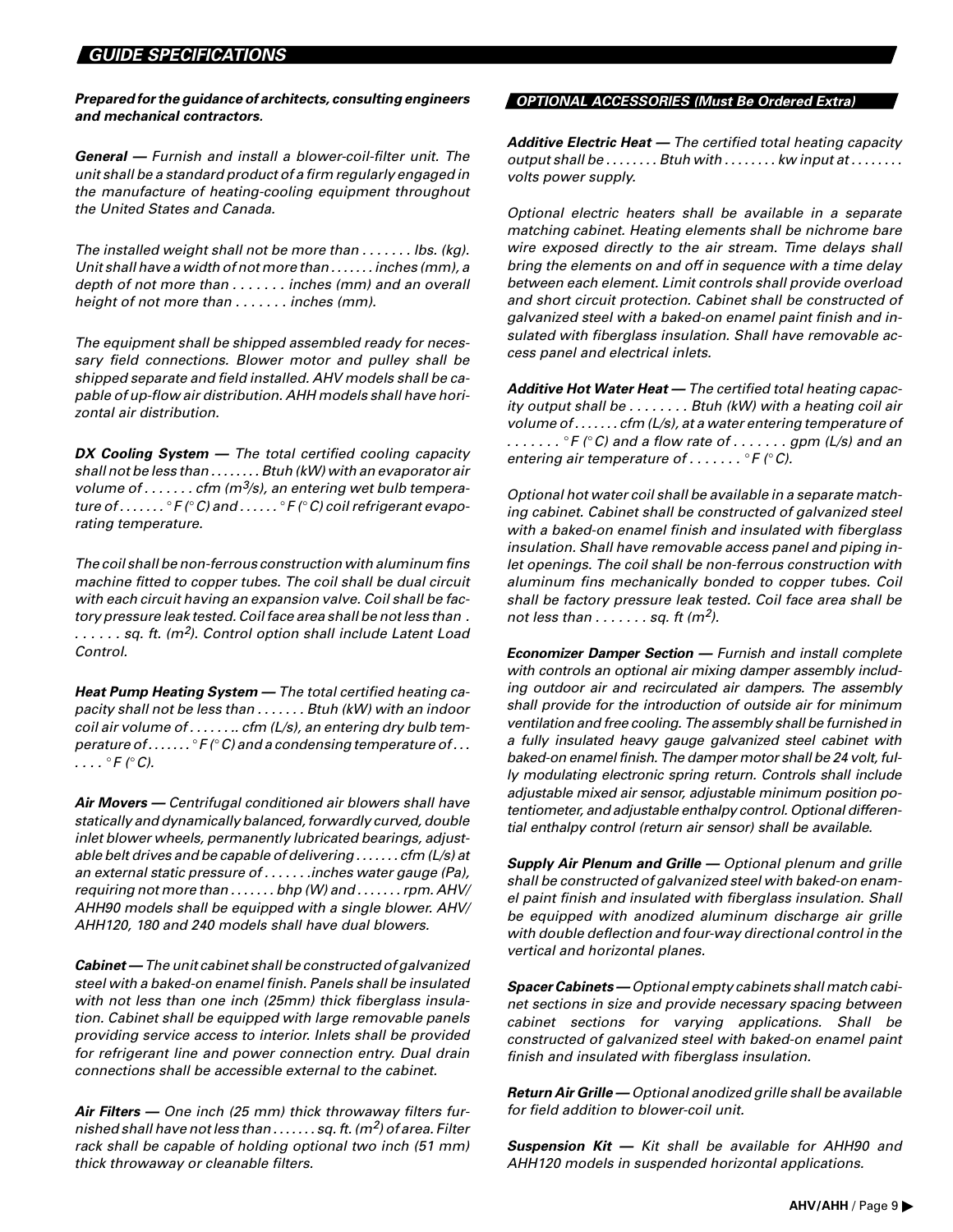

**AHV/AHH** / Page 10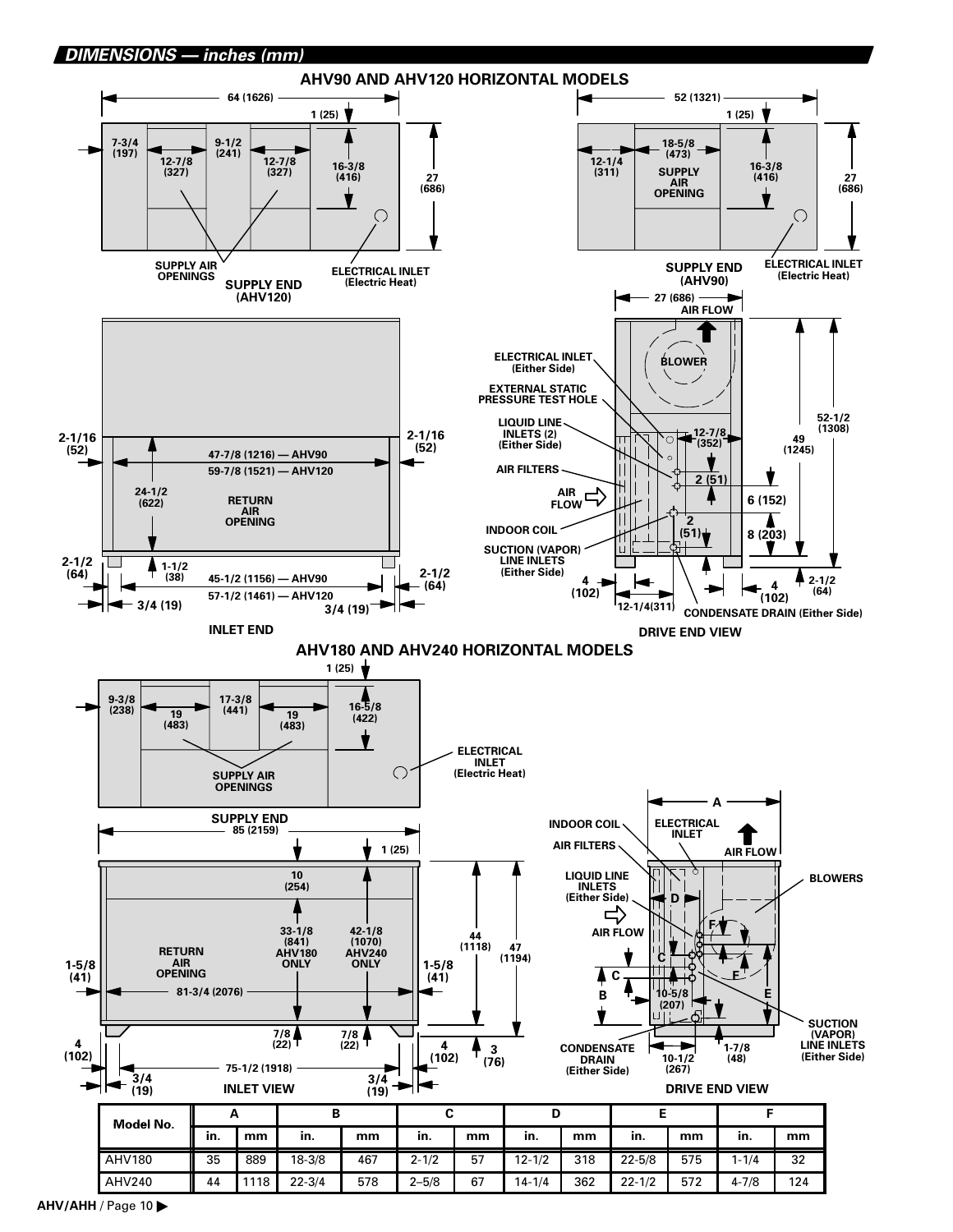

| Model No. | p<br><u>_</u> |     | v            |     | υ         |    |             |     |           |     |            |     |          |      |
|-----------|---------------|-----|--------------|-----|-----------|----|-------------|-----|-----------|-----|------------|-----|----------|------|
|           | in.           | mm  | in.          | mm  | in.       | mm | in.         | mm  | in.       | mm  | in.        | mm  | in.      | mm   |
| AHH180    | 35            | 889 | $18 - 3/8$   | 467 | $2 - 1/4$ | 57 | $22 - 5/8$  | 575 | $-1/4$    | 32  | $13 - 1/8$ | 333 | າາ<br>دت | 838  |
| AHH240    | 44            | 118 | $22 - 11/16$ | 576 | $2 - 5/8$ | 67 | $22 - 7/16$ | 570 | $4 - 7/8$ | 124 | $14 - 7/8$ | 378 | 42       | 1067 |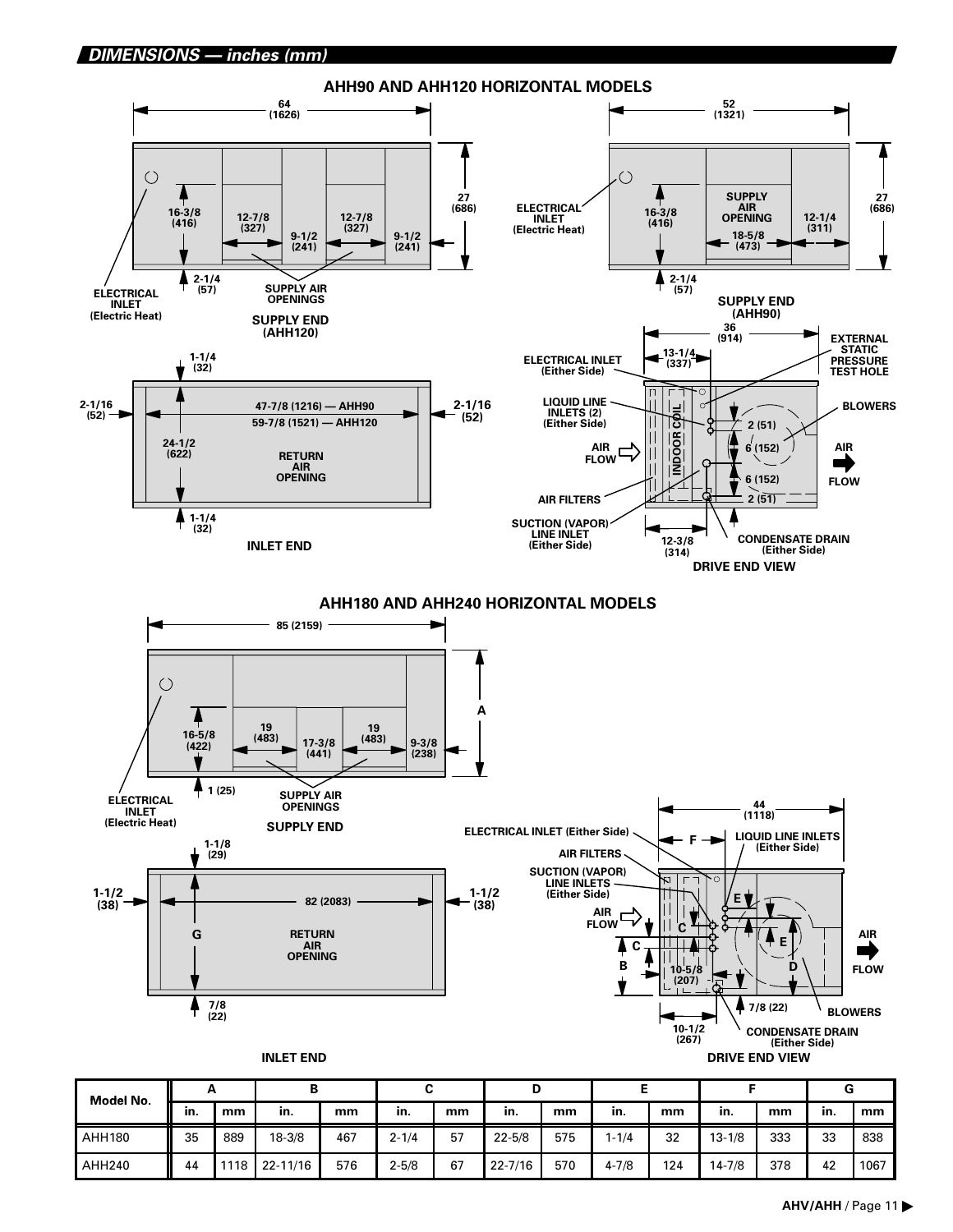

**ES90 AND ES120 ELECTRIC HEAT SECTION**

**(22)**

 $\circ$ **ELECTRIC INLETS** ➡ **FLOW**



**INLET VIEW FRONT VIEW OUTLET VIEW**



| Model No.    | A   |      | D          |      | u        |     |              |     |  |
|--------------|-----|------|------------|------|----------|-----|--------------|-----|--|
|              | in. | mm   | in.        | mm   | in.      | mm  | in.          | mm  |  |
| <b>ES90</b>  | 52  | 1321 | $29 - 7/8$ | 759  | 14-9/16  | 370 | $21 - 1/16$  | 535 |  |
| <b>ES120</b> | 64  | 1626 | $39 - 7/8$ | 1013 | $18-1/8$ | 470 | $37 - 15/16$ | 948 |  |



#### **HOT WATER HEAT SECTION**

**14**







**INLET VIEW**

**OUTLET VIEW**

| Model No. |     | A    | в   | ◠<br>u     | D   | E    |           | G   | н  | N  | N         |           | м         |
|-----------|-----|------|-----|------------|-----|------|-----------|-----|----|----|-----------|-----------|-----------|
| SSA33     | in. | 52   | 27  | $41 - 1/2$ | 25  | 50   | $9 - 1/2$ |     |    |    |           | $2 - 3/8$ | 4         |
|           | mm  | 1321 | 686 | 1054       | 635 | 1270 | 241       | 25  | 25 | 25 | 76        | 60        | 102       |
| SSA34     | in. | 64   | 27  | $53 - 1/2$ | 25  | 62   | $9 - 1/2$ |     |    |    | ◠         | $2 - 3/8$ | 4         |
|           | mm  | 1626 | 686 | 1359       | 635 | 1575 | 241       | 25  | 25 | 25 | 76        | 60        | 102       |
| SSA35     | in. | 85   | 35  | 69         | 33  | 70   | 13        | 13  | ົ  | 3  | $2 - 1/4$ | ົ         | $2 - 3/4$ |
|           | mm  | 2159 | 889 | 1753       | 838 | 1778 | 330       | 330 | 51 | 76 | 57        | 51        | 70        |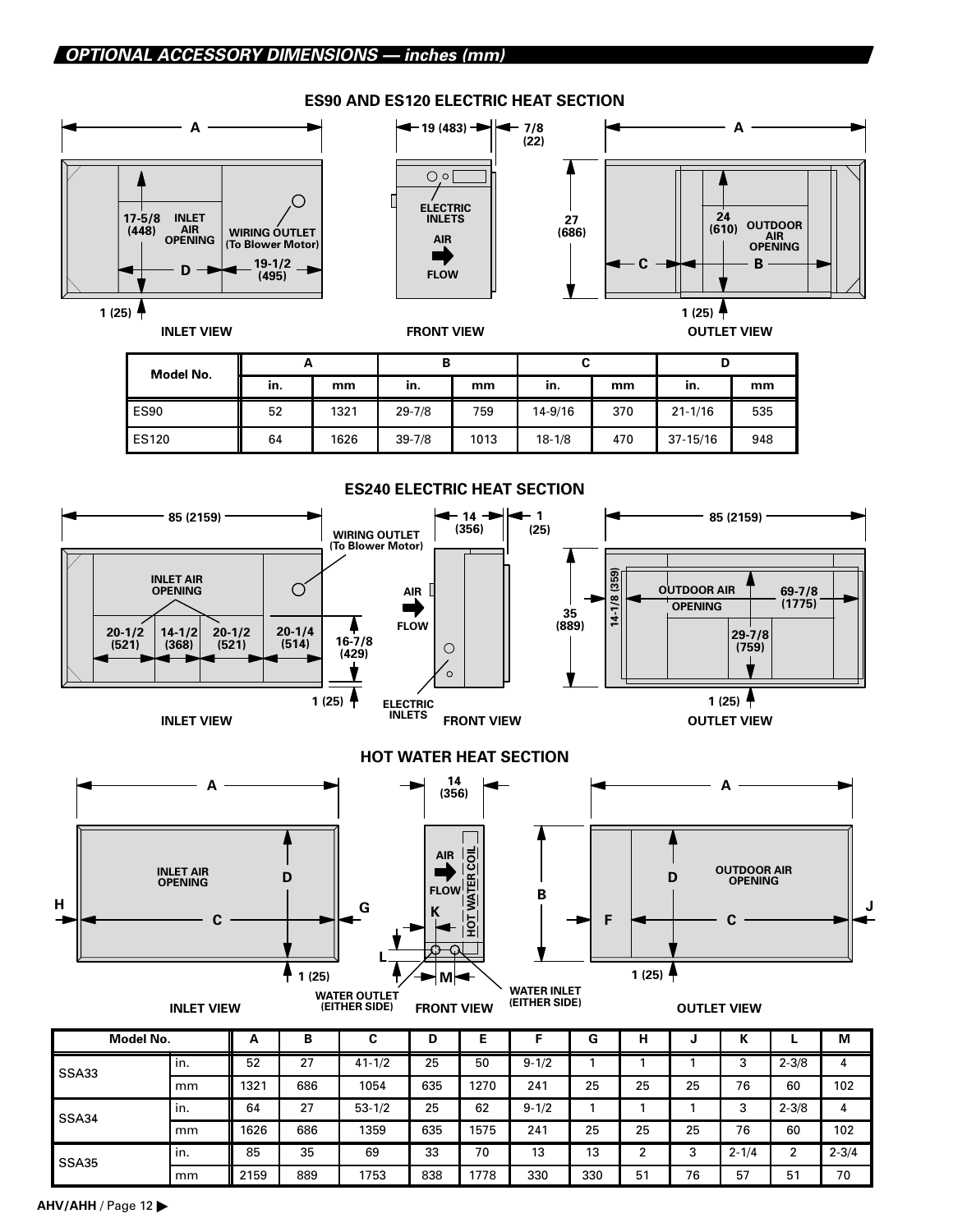

#### **EMPTY SPACER CABINETS**

| Model No.         | A   |      | В   |     | v          |      | D   |     | Е   |      |           |     | G   |     | н      |    |     |    |
|-------------------|-----|------|-----|-----|------------|------|-----|-----|-----|------|-----------|-----|-----|-----|--------|----|-----|----|
|                   | in. | mm   | in. | mm  | in.        | mm   | in. | mm  | in. | mm   | in.       | mm  | in. | mm  | in.    | mm | in. | mm |
| SSA <sub>22</sub> | 52  | 1321 | 27  | 686 | $41 - 1/2$ | 1054 | 25  | 635 | 50  | 1270 | $9 - 1/2$ | 241 |     | 25  |        | 25 |     | 25 |
| SSA <sub>23</sub> | 64  | 1626 | 27  | 686 | $53 - 1/2$ | 1359 | 25  | 635 | 62  | 1575 | $9 - 1/2$ | 241 |     | 25  |        | 25 |     | 25 |
| SSA <sub>24</sub> | 85  | 2159 | 35  | 889 | 69         | 1753 | 33  | 838 | 70  | 1778 | 13        | 330 | 13  | 330 | າ<br>▵ | 51 |     | 76 |

# **ECONOMIZER DAMPERS**



|           | A   |      | в   |      | C   |      | D          |     |     |     |           |     |
|-----------|-----|------|-----|------|-----|------|------------|-----|-----|-----|-----------|-----|
| Model No. | in. | mm   | in. | mm   | in. | mm   | in.        | mm  | in. | mm  | in.       | mm  |
| SSA29     | 48  | 1219 | 36  | 914  | 25  | 635  | 6          | 152 | 18  | 457 | $3 - 1/2$ | 89  |
| SSA30     | 60  | 1524 | 48  | 1219 | 25  | 635  | 6          | 152 | 18  | 457 | $3 - 1/2$ | 89  |
| SSA31     | 83  | 2108 | 60  | 1524 | 33  | 838  | $11 - 1/2$ | 292 | 24  | 610 | $4 - 1/2$ | 114 |
| SSA32     | 83  | 2108 | 60  | 1524 | 42  | 1067 | $11 - 1/2$ | 292 | 30  | 762 | 6         | 152 |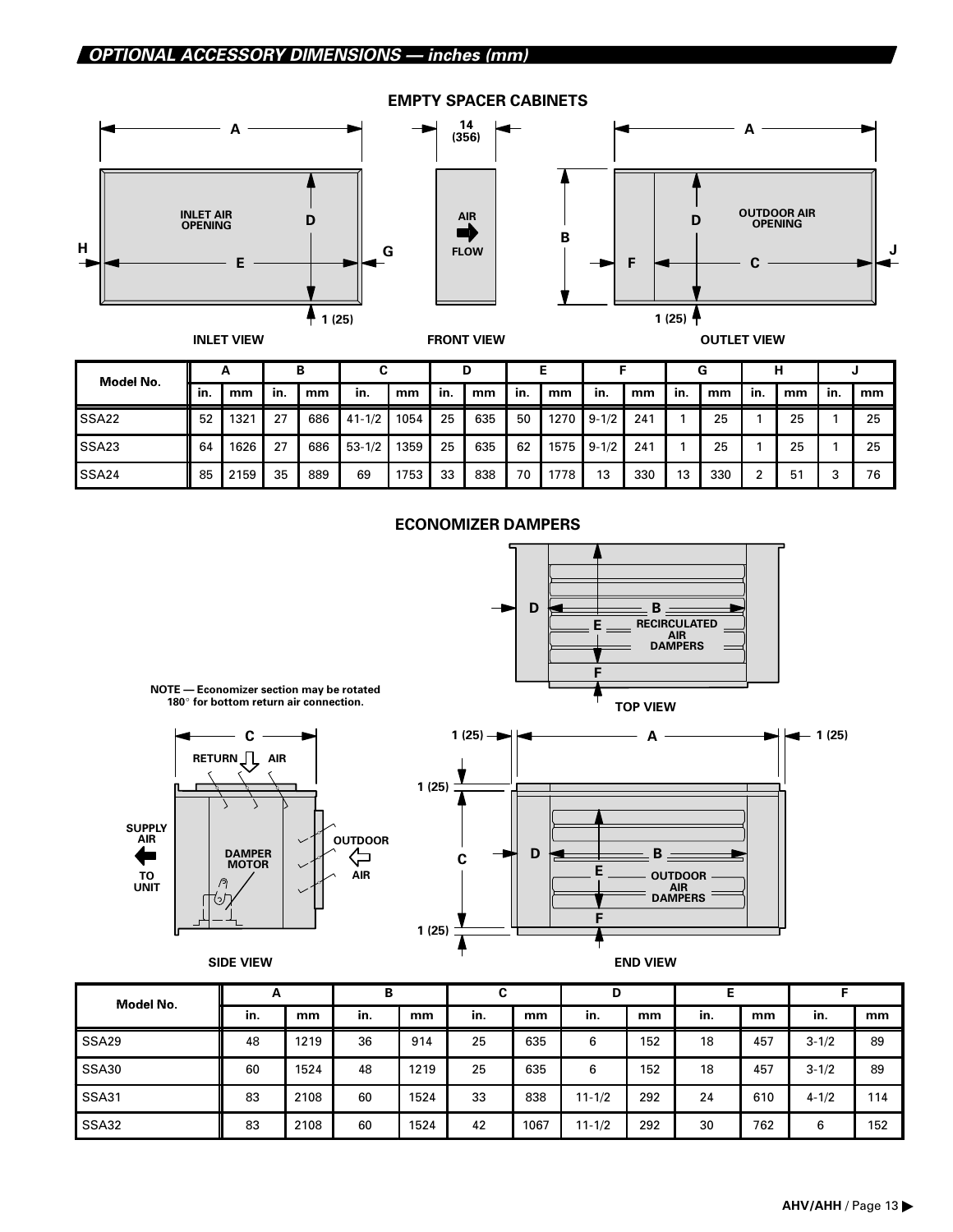



## **GRILLE AREA**

|               | Model No.         | <b>Grille Free Area</b> |                |
|---------------|-------------------|-------------------------|----------------|
|               |                   | sq. ft.                 | m <sup>2</sup> |
| Supply        | <b>SSA19</b>      | 4.5                     | 0.42           |
| Air<br>Grille | SSA <sub>20</sub> | 5.6                     | 0.52           |
|               | <b>SSA21</b>      | 9.7                     | 10.90          |
|               | SSA <sub>25</sub> | 7.3                     | 0.68           |
| Return<br>Air | SSA <sub>26</sub> | 9.0                     | 0.84           |
| Grille        | <b>SSA27</b>      | 16.5                    | 1.53           |
|               | SSA <sub>28</sub> | 21.2                    | 1.97           |

| Model No.                                  |     | A    |     | в   |     | C    |     | D    |     | Е    |     | F   |     | G    |
|--------------------------------------------|-----|------|-----|-----|-----|------|-----|------|-----|------|-----|-----|-----|------|
|                                            | in. | mm   | in. | mm  | in. | mm   | in. | mm   | in. | mm   | in. | mm  | in. | mm   |
| <b>AHH90 Basic Unit</b>                    | 52  | 1321 |     |     | 36  | 914  |     |      | 27  | 686  |     |     |     |      |
| <b>AHH120 Basic Unit</b>                   | 64  | 1626 |     |     | 36  | 914  |     |      | 27  | 686  |     |     |     |      |
| <b>AHH180 Basic Unit</b>                   | 85  | 2159 |     |     | 44  | 1118 |     |      | 35  | 889  |     |     |     |      |
| <b>AHH240 Basic Unit</b>                   | 85  | 2159 |     |     | 44  | 1118 |     |      | 44  | 1118 |     |     |     |      |
| <b>ES90 Electric Heat Section</b>          | 52  | 1321 | 19  | 483 |     |      | 59  | 1499 |     |      | 27  | 686 |     |      |
| <b>ES120 Electric Heat Section</b>         | 64  | 1626 | 19  | 483 |     |      | 59  | 1499 |     |      | 27  | 686 |     |      |
| <b>ES240 Electric Heat Section</b>         | 85  | 2159 | 14  | 356 |     |      | 62  | 1575 |     |      | 35  | 889 |     |      |
| SSA33 Hot Water Coil or SSA22 Empty Spacer | 52  | 1321 | 14  | 356 |     |      | 54  | 1375 |     |      | 27  | 686 |     |      |
| SSA34 Hot Water Coil or SSA23 Empty Spacer | 64  | 1626 | 14  | 356 |     |      | 54  | 1375 |     |      | 27  | 686 |     |      |
| SSA35 Hot Water Coil or SSA24 Empty Spacer | 85  | 2159 | 14  | 356 |     |      | 62  | 1575 |     |      | 35  | 889 |     |      |
| SSA19 Supply Air Plenum and Grille         | 52  | 1321 |     |     |     |      |     |      |     |      | 27  | 686 |     |      |
| SSA20 Supply Air Plenum and Grille         | 64  | 1626 |     |     |     |      |     |      |     |      | 27  | 686 |     |      |
| SSA21 Supply Air Plenum and Grille         | 85  | 2159 |     |     |     |      |     |      |     |      | 35  | 889 |     |      |
| SSA29 or SSA30 Economizer                  |     |      |     |     |     |      |     |      |     |      |     |     | 25  | 635  |
| SSA31 Economizer                           |     |      |     |     |     |      |     |      |     |      |     |     | 33  | 838  |
| SSA32 Economizer                           |     |      |     |     |     |      |     |      |     |      |     |     | 42  | 1067 |

**AHV/AHH** / Page 14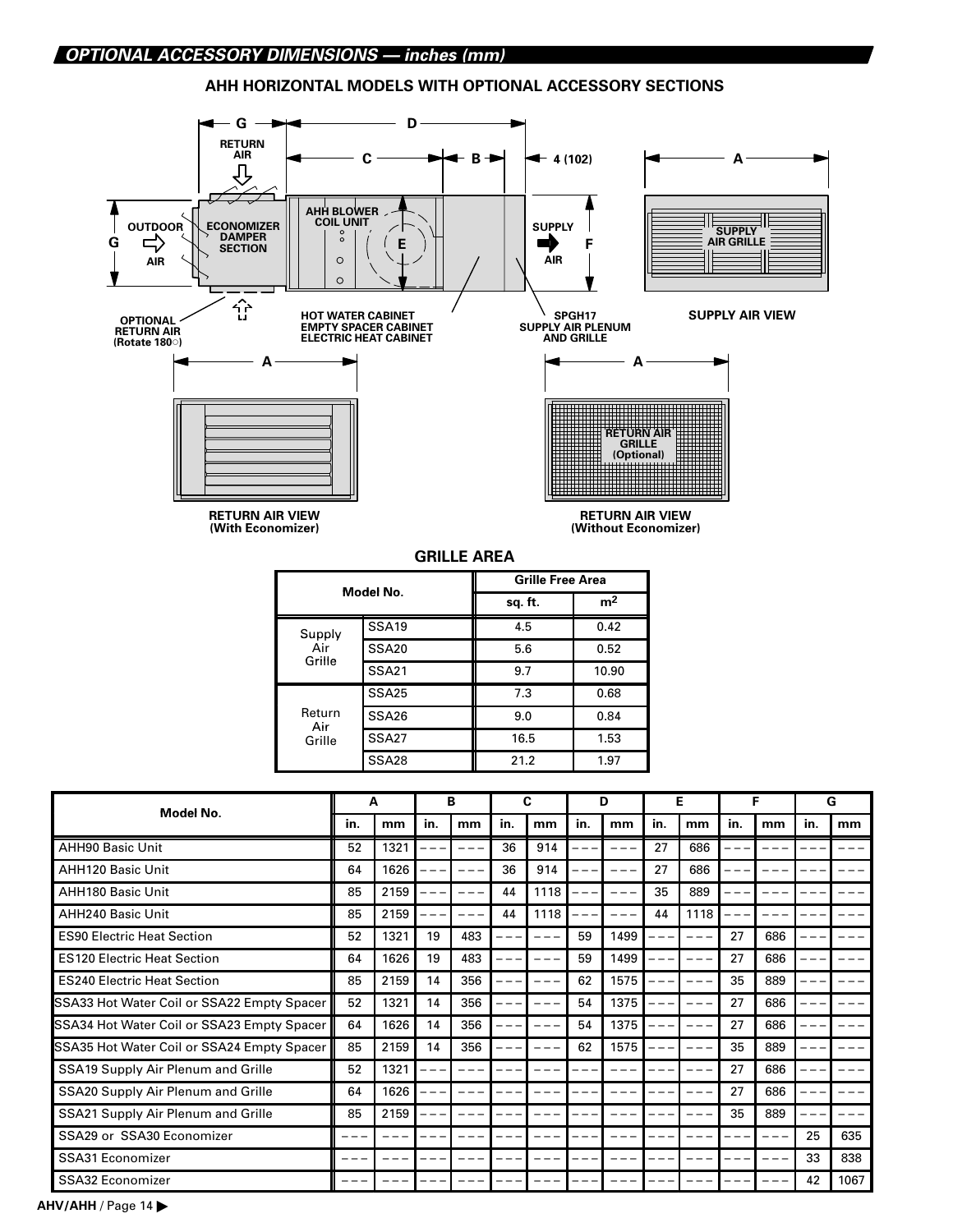## **OPTIONAL ACCESSORY DIMENSIONS — inches (mm)**



# SSA18 Supply Air Plenum and Grille  $||--|--|--|-$  – – – – 30 | 762 | 91 | 2311 – – – – – – – – – – – – 1 35 | 889 | 85 | 2159 **AHV UP-FLOW MODELS WITH ECONOMIZER DAMPER SECTION**

| <b>SUPPLY AIR</b><br><b>PLENUM</b>                                                      |  |
|-----------------------------------------------------------------------------------------|--|
| <b>HOT WATER CABINET</b><br><b>EMPTY SPACER CABINET</b><br><b>ELECTRIC HEAT CABINET</b> |  |
| <b>AHV BLOWER COIL UNIT</b>                                                             |  |
|                                                                                         |  |
| <b>FRONT VIEW</b><br>(With Economizer)                                                  |  |



**(With Economizer)**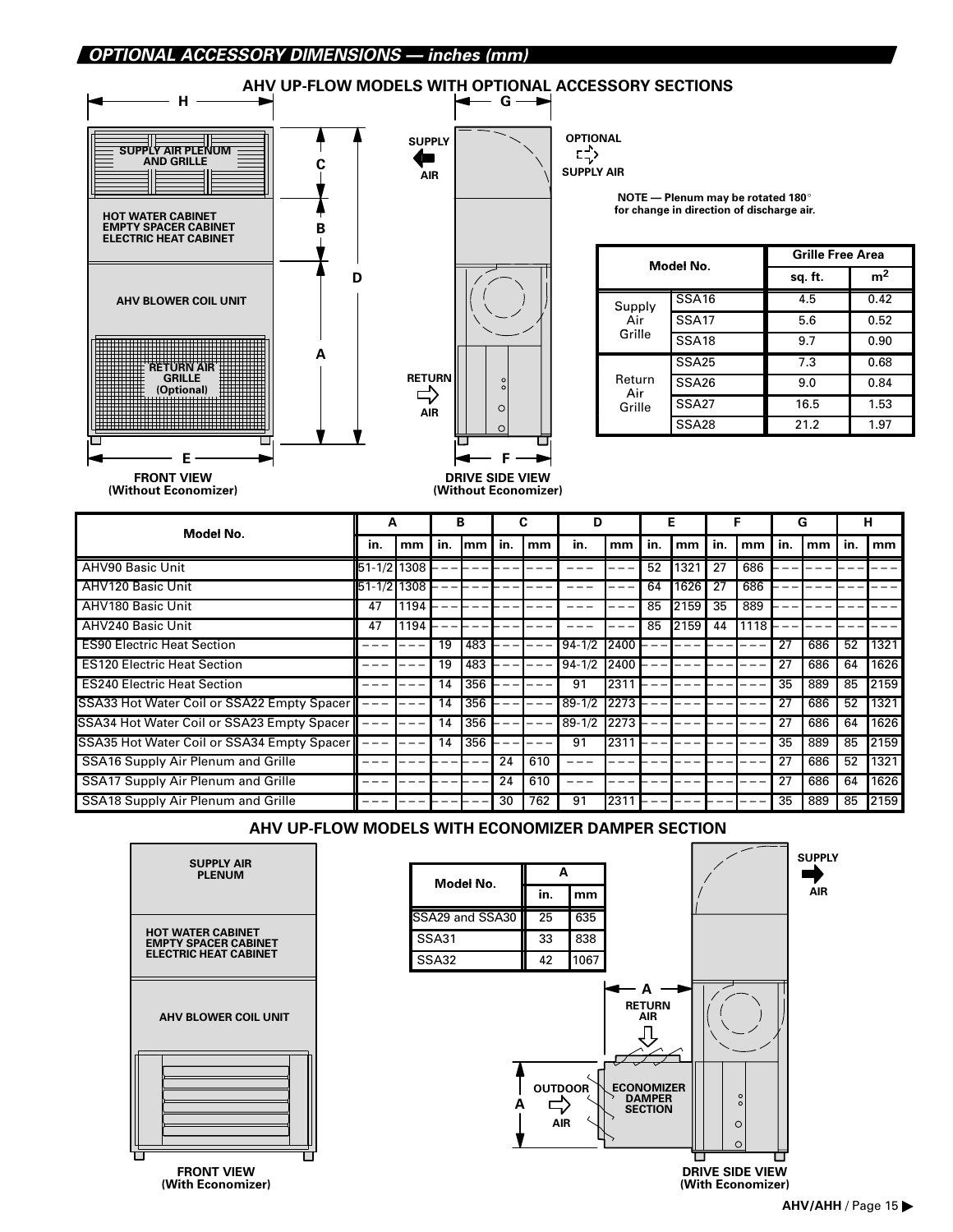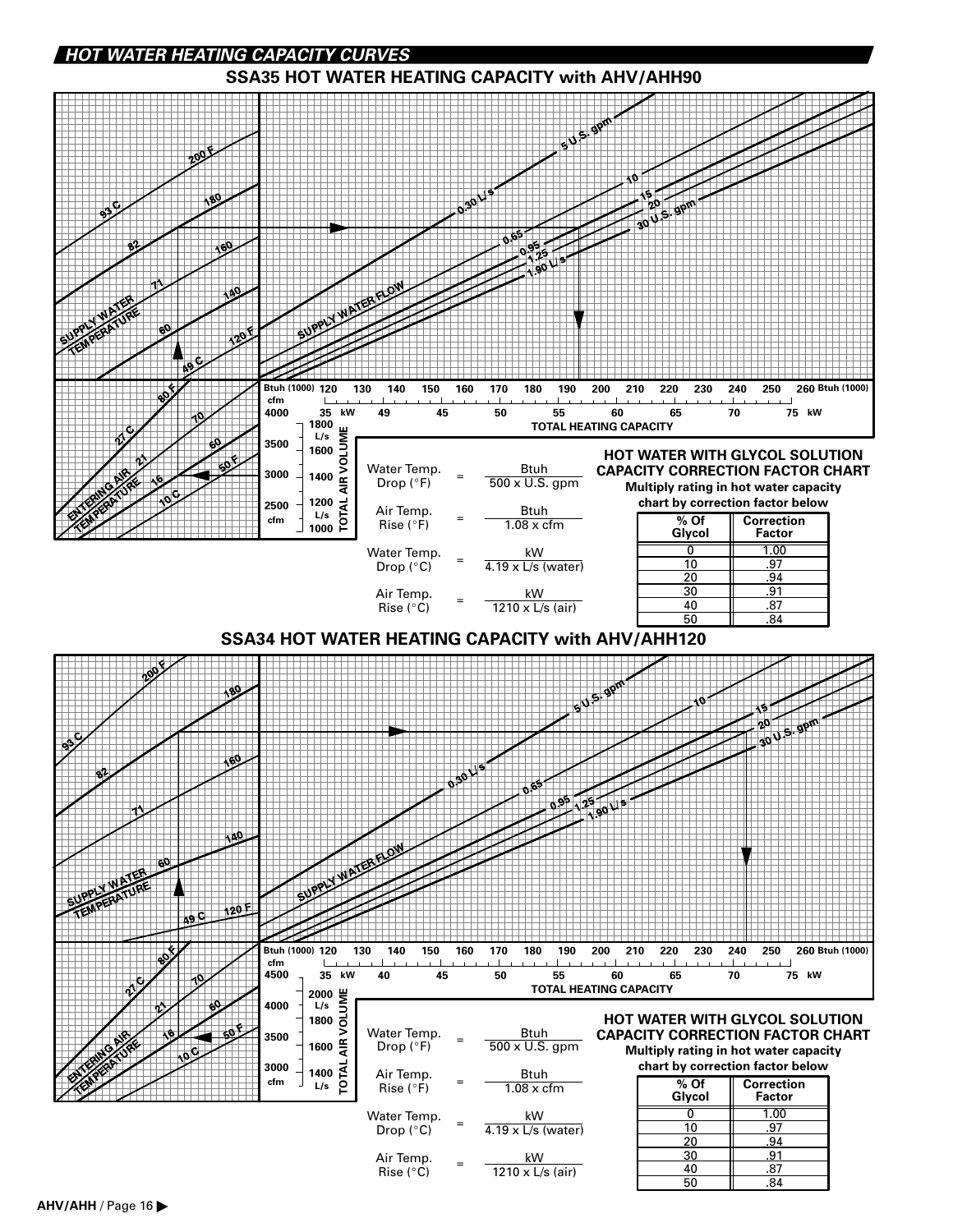# **HOT WATER HEATING CAPACITY CURVES**



**7500**

**cfm**

 $\Box$ 

**3600 3400**

Rise  $(^{\circ}F)$ 

Water Temp. kW  $\frac{1}{2}$  Drop (°C) =  $\frac{1}{4.19 \times 1/s}$  (water)

Air Temp. kW  $Rise (°C) = \frac{kvV}{1210 \times L/s (air)}$ 

 $1.08 \times c$ fm

Glycol

 $\begin{array}{|c|c|c|}\n\hline\n0 & 1.00 \\
\hline\n10 & .97\n\end{array}$  $\begin{array}{|c|c|c|}\n\hline\n10 & .97 \\
\hline\n20 & .94\n\end{array}$ 

 $\begin{array}{|c|c|c|}\n \hline\n 30 & 0.91 \\
 \hline\n 40 & 0.87\n \end{array}$  $\begin{array}{c|c}\n 40 & 0.87 \\
 \hline\n 50 & 0.84\n \end{array}$ 

 $.94$ 

.84

**L/s**